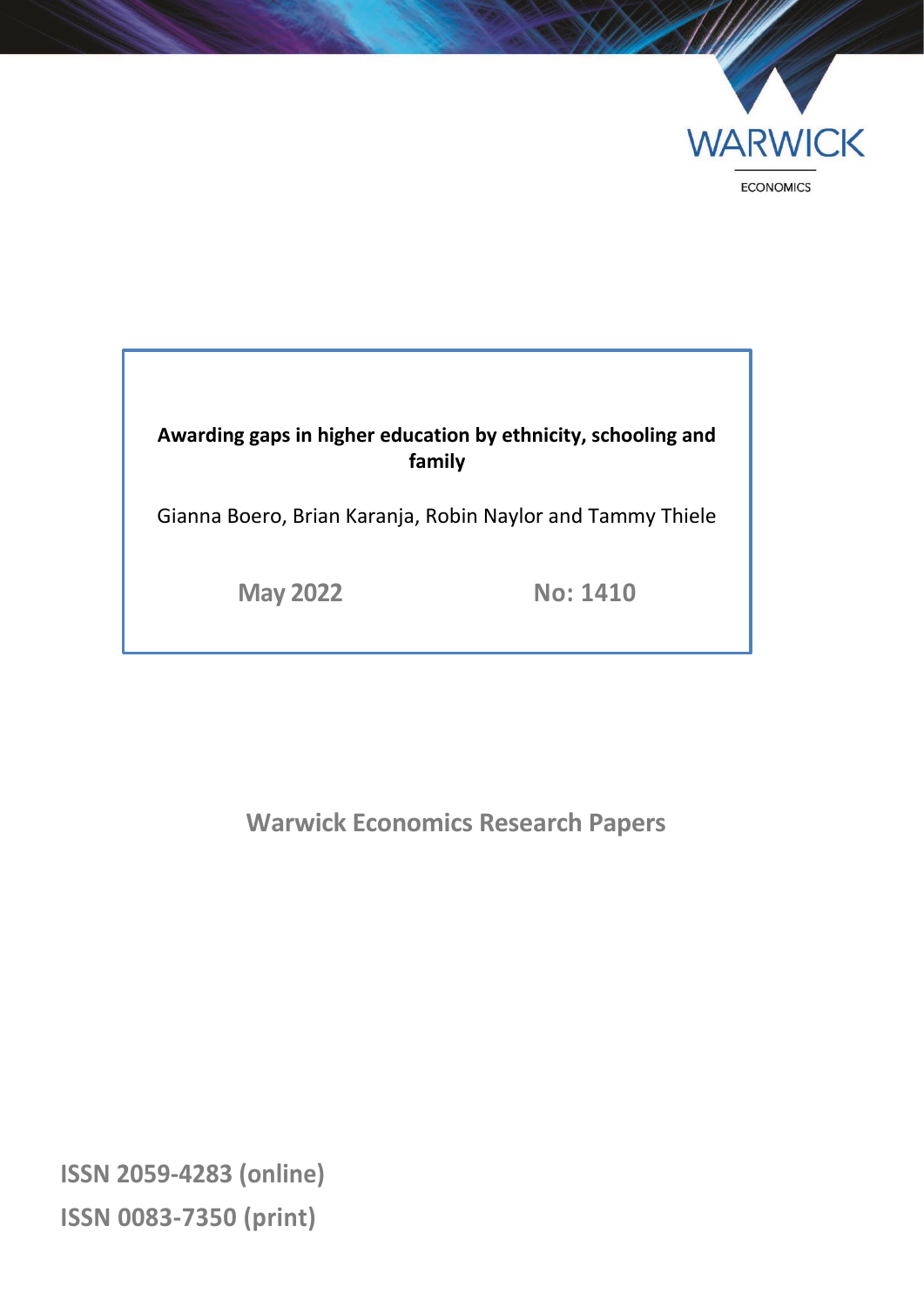# Awarding gaps in higher education by ethnicity, schooling and family background

Gianna Boero, Brian Karanja, Robin Naylor\* and Tammy Thiele

University of Warwick

#### May 2022

*Abstract:* Previous research has established that undergraduate students in the UK who had attended private schools perform less well at university, on average, than equivalent students who had been educated at a state school prior to university (Smith and Naylor, 2001 and 2005; Crawford, 2014a). This well-known result has provided an evidence base for the use of contextualised offers in admissions across the sector (Schwartz Report, 2004; Hubble and Bolton, 2020) as an instrument for enhancing social mobility. In the current paper, we use a rich dataset for a particular university to examine whether the negative association between private schooling and class of degree awarded holds across all students, independent of ethnicity: we find that it does not. For White students, we obtain the standard result that private schooling is associated *negatively* with class of degree. However, in stark contrast, among students whose ethnicity is self-reported as either Black, Asian or Mixed Ethnicity, attendance at a private school prior to university is, on average, associated *positively* with the class of degree awarded. On further exploration, we find this is driven by a strong positive association among Black students and students of Mixed Ethnicity; the overarching category of Black, Asian and Minority Ethnicity conceals substantive differences within the category. Among Asian students, the absence of any association between private schooling and degree class, on average, masks a very strong negative association for those from lower socioeconomic status backgrounds. We discuss and interpret our results in the context of hypotheses within the literatures on schooling effects and on the ethnicity awarding gap in higher education.

*Acknowledgments*: We are grateful for helpful comments and suggestions from students, colleagues and seminar participants and, in particular, to Anil Awesti, Clive Fraser, Jamelia Harris and Meleisa Ono-George.

<sup>\*</sup>*Corresponding author*: Professor Robin Naylor, Department of Economics, University of Warwick, Coventry, CV4 7AL. [robin.naylor@warwick.ac.uk](mailto:robin.naylor@warwick.ac.uk)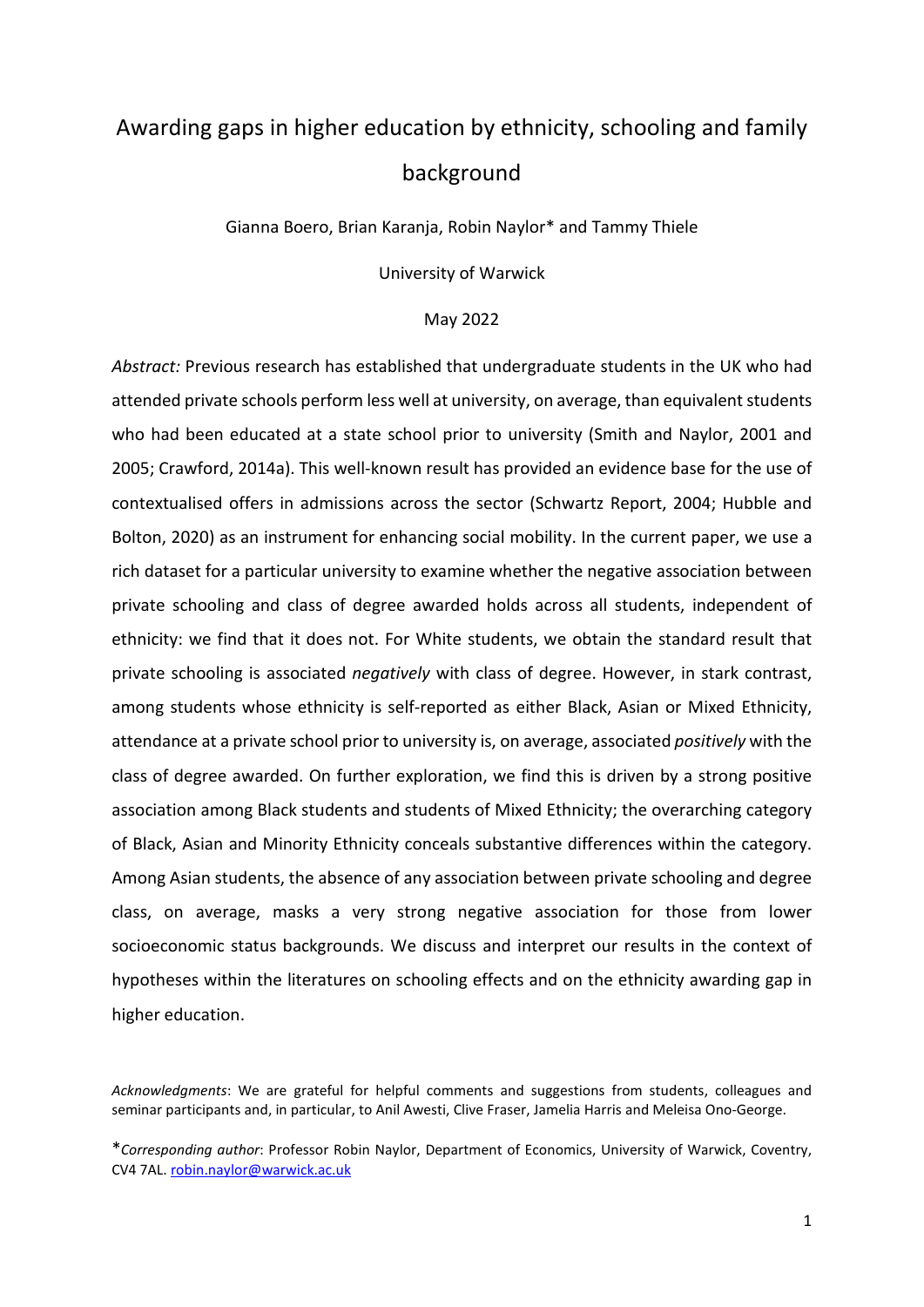#### **1. Introduction**

It is a well-established statistical finding that undergraduate students in the UK who had previously attended private schools perform less well at university than do students who had been educated at a state school prior to university, other things equal: in particular, for a given level of prior attainment, such as A-level grades. Smith and Naylor (2001) showed this for entire populations of UK students graduating in the early 1990s. Their calibrations showed that the average privately-educated student would have had to have achieved 2-3 grades higher in their pre-university A-level examinations in order to perform as well academically at university as an otherwise observationally-equivalent student who had attended a state comprehensive school. The result was shown to hold across the sector and across separate academic disciplines. The robustness of the result has been confirmed in a variety of subsequent studies conducted both by independent academic researchers and in official reports (HEFCE 2003, 2005; Crawford, 2014a; Thiele, Singleton, Pope & Stanistreet, 2015; Thiele *et al*., 2016; Rodeiro and Zanini, 2015, and Boliver, 2021). Motivated by the findings, the practice of taking into account the prior schooling circumstances of university applicants through 'contextualised offers' has become widespread since the Schwartz Report (2004) on fair admissions in UK higher education as the sector attempts to play a role in enhancing social mobility.

The analysis conducted by Smith and Naylor (2001) did not examine differences by ethnicity as the Universities Statistical Records (USR) dataset did not include data on student ethnicity.<sup>1</sup> In the current paper, we use a rich dataset for a particular university in order to analyse student characteristics associated with class of degree awarded to graduates, with a specific focus on previous schooling, student ethnicity and the intersection of the two. We also explore intersectionalities between previous schooling, ethnicity and other student characteristics, such as gender, socioeconomic status (based on family background and neighbourhood characteristics), and prior qualifications, such as A-level grades awarded prior to university admission.

An important issue in this field concerns the interpretation of any association between previous schooling and university degree class. A critical point to emphasise is that invariably

<sup>&</sup>lt;sup>1</sup> The USR was the predecessor or the Higher Educations Statistics Agency (HESA) as the depository for administrative data on all university students in UK higher education institutions.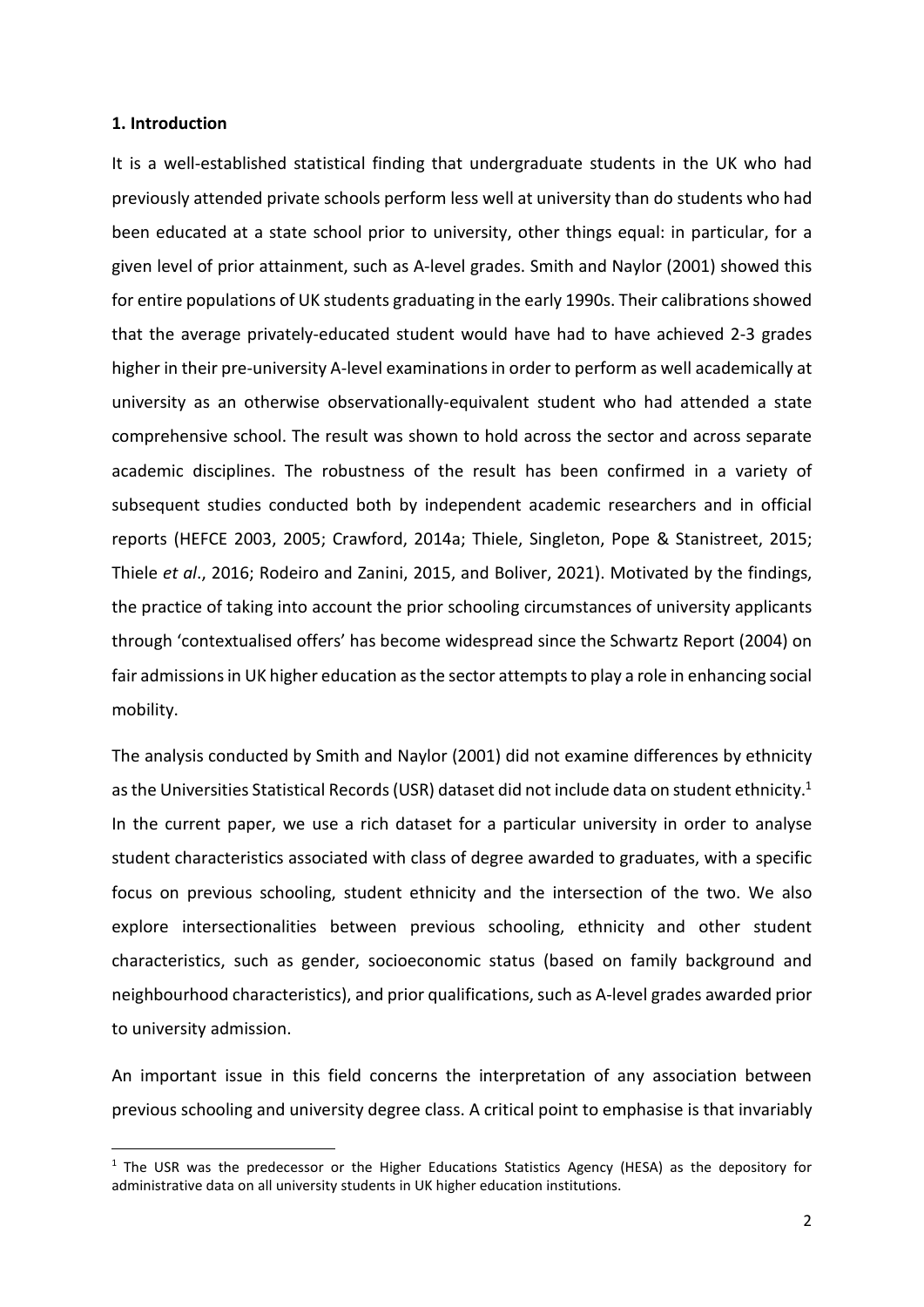the data used in this literature cover university students only; we are not aware of any relevant research which models the selection of students into university. Hence, estimates of statistical relationships between student characteristics, including previous schooling, are to be interpreted as conditional on individuals having been admitted into university. Selection of students into university is, of course, non-random, being based largely on measures of attainment at the point of admission and this is likely to vary systematically by various student characteristics, including by the type and nature of pre-university schooling. This fact provides the basis for the standard hypothesis used to explain the negative association between attendance at a private school and class of degree.

The 'latent' or 'potential' ability hypothesis has the following key elements. First, that preuniversity qualifications (e.g., A-level grades) reflect two factors, which are potentially complementary: (i) school inputs and (ii) underlying or potential ability of the pupil. Ability is typically interpreted as a complex mix of cognitive and non-cognitive traits which might be either innate or related to family or neighbourhood environment and is assumed not to be perfectly observable – either by the HE admissions officers or within the dataset available to the econometrician. The second element of the hypothesis posits that attendance at a private school is likely to enable a pupil to gain higher A-level grades than an otherwise identical individual with the same underlying ability but educated at a state school – for example, because of additional resources per pupil in the private sector. Third, therefore, comparing two individuals with *the same A-level grades* and identical observed characteristics, the one who had attended a state school would have higher expected underlying academic potential than the individual who had attended a private school. Fourth, if underlying potential is a significant driver of degree class, then on average the university student from the state school will outperform the student who has attended a private school, other things equal.

In reality, many factors will impact on the class of degree awarded to a student and these will interact with pre-university schooling and with each other in a variety of ways. We can distinguish between two sets of hypotheses: those which, like the potential ability argument, predict a negative effect of private schooling on degree class and those which imply a positive impact. The 'CV-incentive' hypothesis suggests that students educated in private schools who have achieved high A-level grades and have consequently been admitted to higher ranked university courses have already acquired such a strong curriculum vitae that they have a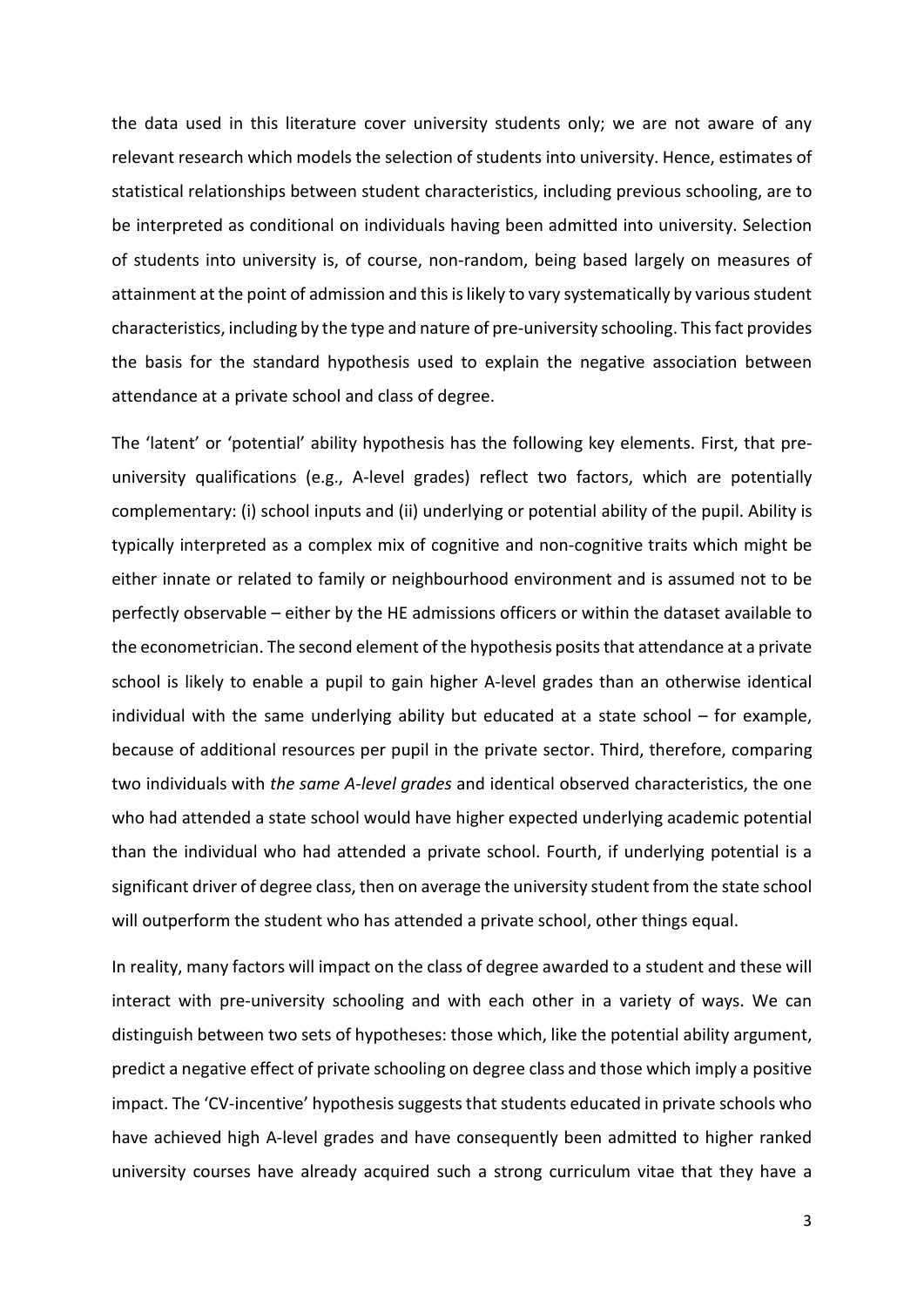weakened incentive to obtain a higher class of degree. They will therefore study less hard and will be likely to graduate with a lower class of degree. The incentive to study is further reduced if attendance at a private school also opens up better graduate labour market prospects (Crawford and Vignoles, 2014; Green *et al*., 2012; and Stanley *et al*., 2019). Naylor *et al*. (2002) report that graduate employment outcomes are better for those educated privately, but find no evidence that, on average, the link between degree class and graduate labour market prospects is weaker for those who had attended private schools – implying that the incentives to study do not differ by previous school type. Additionally, from the incentive-based hypothesis one might expect that the link between private schooling and degree class would be strongest in more highly-ranked universities where the temptation to "rest on ones' laurels" might be at its greatest. But there is no evidence of this; the negative private school effect is found to be broadly common across higher education institutions, independent of institution rank (Smith and Naylor, 2001 and 2005). An exception to this is the Oxbridge group of universities, for which Naylor and Smith (2001, 2005) find no clear evidence of a negative association between private schooling and degree class award (see also Parkes, 2011), a finding counter to the prediction of the CV-incentive hypothesis.

The 'over-placement' hypothesis is similar to the underlying ability argument and is based on the idea that private schools might have an advantage in placing their pupils in more highly ranked universities than their prior qualifications alone might warrant through access to resources such as application coaching, networking and support and guidance in the production of personal statements and letters of recommendation. Once placed at university, performance might then be expected to be inferior to that of other students who have not so benefitted. Finally, the 'study-style' hypothesis is based on the idea that while private schooling might, on average, raise the A-level grades achieved by pupils, the nature of teaching and learning which gives rise to this does not necessarily represent an appropriate preparation for higher educational study.

Running counter to the 'study-style' hypothesis, is the 'developmental hypothesis' that private schooling, through greater resourcing, will enhance the capacity of pupils not only to achieve better A-level grades but also their capacity to study and learn in ways which will live on beyond A-levels and into higher education, enabling the privately-educated to perform better than the state-educated once at university. It seems incontrovertible that there is likely

4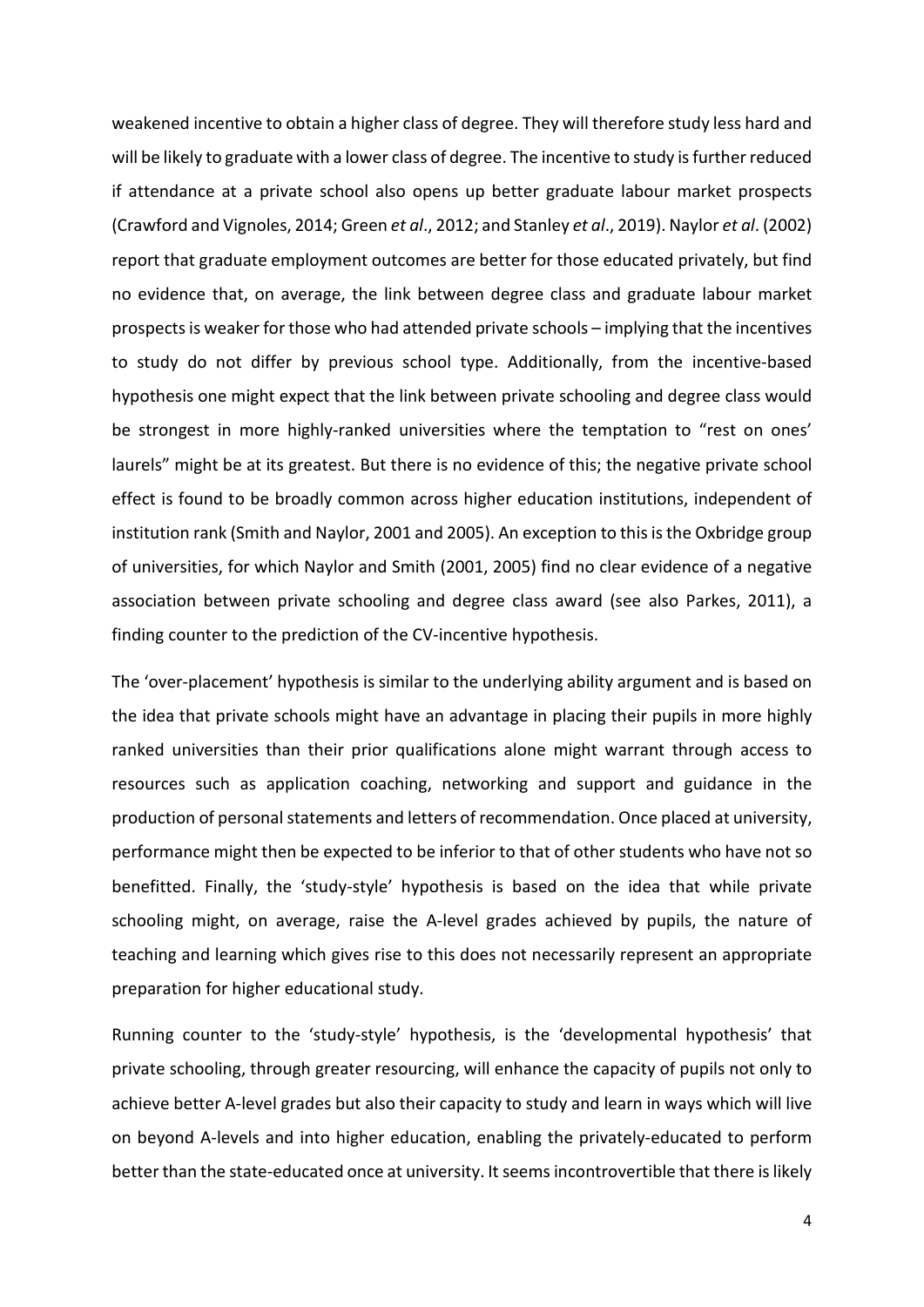to be some positive association between the knowledge and learning methods acquired in school and those required at university. This advantage is potentially augmented by greater self-confidence or other non-cognitive attributes which might be associated with private schooling, for example the sense of familiarity and belonging generated within a community in which higher education is the norm. Green *et al*. (2017, 2018) find evidence of private schooling raising pupils' internal locus of control and their aspirations as well as enhancing access to networks.

The concept of 'belonging' and how this might vary across students by ethnicity is central to much discussion around the existence of awarding gaps by ethnicity in degree classification in higher education and could contribute to the understanding of differences by ethnicity in the association between schooling and degree class (see UUK-NUS, 2019). The 'ethnicity awarding gap' refers to the difference by ethnicity in the proportions of students awarded particular degree classes and is most typically referred to as the 'B.A.M.E' (or 'BAME') awarding gap, being the difference in proportions by degree class between White students and those of Black, Asian or Minority Ethnicities. As the Commission on Race and Ethnic Disparities (2021) has emphasised, however, individuals within the overarching categorisation BAME should not be regarded as a single homogeneous population. In our work, we find that results based on comparisons between BAME and White students conceal important differences by finer disaggregations of ethnicity.

The net effect of private schooling on university student outcomes will depend on the relative strength of the sorts of mechanisms described above. That the net effect is negative, on average, indicates that while it is plausible that some of any educational enhancement associated with private schooling might be complementary with higher educational study, this is more than offset by countervailing forces such as that described by the latent or potential ability hypothesis. But it is important to emphasise that the overall negative effect is true *on average*. There will be individuals and characteristics of individuals for which the weight of influences varies and for whom the net private schooling effect is therefore positive and it is plausible that the relative strengths of these influences might vary by ethnicity.

Schools differ in many regards other than simply by whether or not fees are charged. The literature has focused on this distinction but has also considered variations in student degree performance according to factors such as the level of fees charged, in the case of private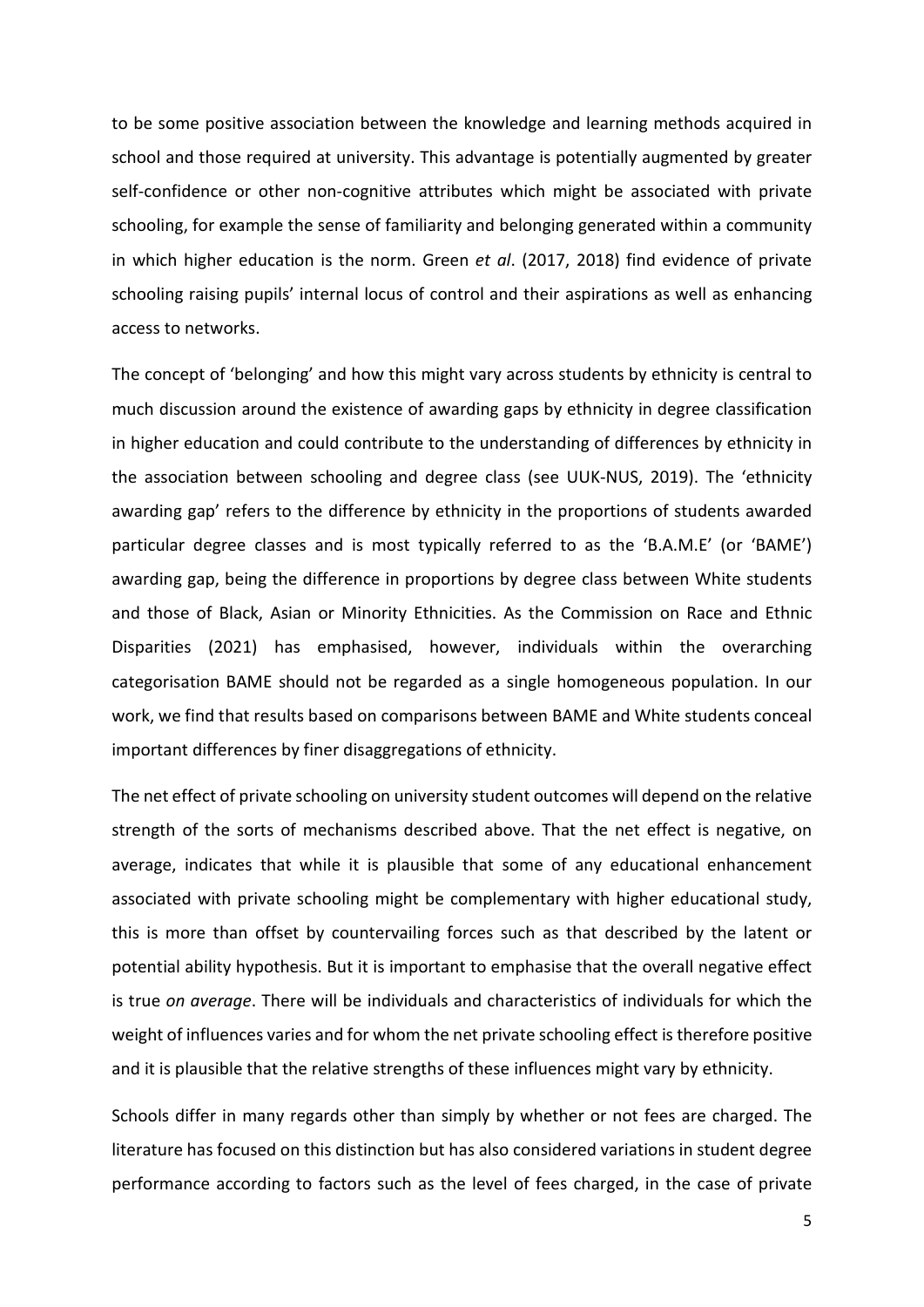schools (Smith and Naylor, 2005) and school league table measures in the case of state schools (Crawford, 2014a, and Smith and Naylor, 2001). Universities' contextualised offer policies typically allow admissions officers to set lower A-level grade requirements to applicants who meet various criteria. These include factors such as parental education and occupation, neighbourhood and school characteristics, and other personal circumstances. It is not legitimate to make offers which discriminate directly on the basis of type of school. Instead, offers tend to be based on measures of school characteristics such as the proportion of pupils in receipt of free school meals and the proportions of pupils attaining certain levels of attainment at ages 16 (e.g., GCSE subject grades) and 18 (typically, A-level grades). The underlying argument is that if a university applicant achieves relatively high grades in a school environment in which only small proportions of pupils achieve high grades, then this indicates greater underlying potential than were those grades achieved in a school characterised by a greater proportion of high achieving pupils. In our empirical work, we consider differences in class of degree awarded by school characteristics, such as free school meal eligibility, as well as by school type.

Our analysis also contributes to the understanding of the ethnicity awarding gap in HE in the UK. Across the HE sector, the BAME awarding gap in the award of First Class degrees is *circa* 10 percentage points (10pp): 31% of White students were awarded Firsts compared with 21% of BAME students, based on sector level data for students graduating in 2018/19 (see [https://www.hesa.ac.uk/data-and-analysis/students/outcomes#classifications\)](https://www.hesa.ac.uk/data-and-analysis/students/outcomes%23classifications.). Degree class awards in the UK typically comprise Firsts, Upper Seconds, Lower Seconds, Thirds and Pass degrees. Summary statistics of classes by ethnicity and other variables are presented in Tables 1-7 below. The gap in relation to the award of Firsts and Upper Seconds combined is approximately 14pp: this is the more conventional measure of the BAME awarding gap. The awarding gap relative to White students tends to be greater among Black students than among Asian or Mixed Ethnicity students. The analysis conducted in this paper aims to show the extent to which ethnicity awarding gaps might vary across groups of students according to characteristics such as previous schooling, family background and their intersection.

In the next section of the paper, we describe the data and our statistical methodology. Section 3 presents the results of the statistical analysis of the relationship between schooling and degree class outcomes at a particular university, with a focus on variations by ethnicity and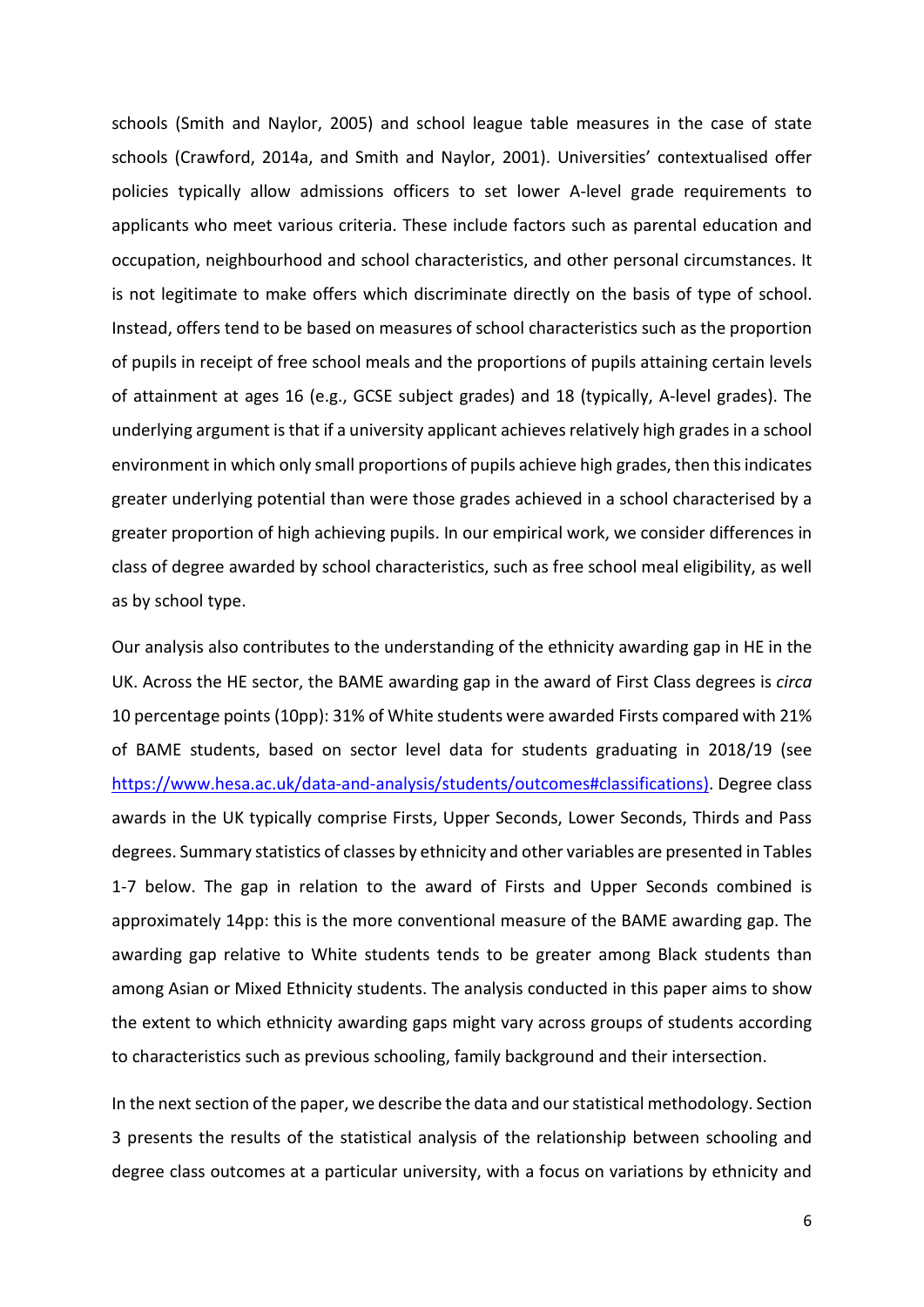other student characteristics including gender, family background, prior qualifications and the intersectionalities between these. Section 4 closes the paper with a summary of key findings and further remarks.

#### **2. Data and methodology**

We exploit administrative data for a series of cohorts of UK undergraduate students graduating from a particular university across the academic years 2013/14 to 2018/19, yielding a population of 12,815 students. We do not include international students in the analysis for two reasons: first, in order to make comparisons between students as like-for-like as possible and, second, because information on previous schooling, ethnicity, and family background is not always required of international students and is relatively sparse. We also note that the roles and characteristics of private schools vary hugely across countries. In addition, our analysis is motivated in part by the development of contextualised offer policies and these apply only to home students. We do not include those graduating in 2019/20 or 2020/21 as these cohorts were affected by substantial changes in teaching, learning and assessment as a result of the impact of the Covid-19 pandemic. In future work, it will be interesting to analyse differences before, during and after the implementation of such changes.

For UK students, the dataset is rich, containing detailed information on ethnicity, gender, prior qualifications (based on UCAS tariff points), previous school type (and other school characteristics), and socioeconomic status (SES) in relation to the student's background. UCAS tariff points are a measure of post-16 qualification attainment, based on grades awarded in A-levels or equivalent. In our analysis, we employ the UCAS New Tariff points system introduced from September 2017, applying it retrospectively to students in all of the cohorts in our dataset. We adopt the customary definition of a private school as a school which has fee-paying pupils; we term all other schools as state schools. SES is assessed by taking into account parental occupation and area-based 'proxy' measures of disadvantage that link individuals to a domicile location by geo-coding home postcode (Thiele *et al*., 2016). Parental occupation is measured using the National Statistics Socio-Economic Classification (NS-SEC), which is self-reported by students during the university admissions process, and classifies students into seven socioeconomic groups (Singleton, 2010; Thiele *et al*., 2016). Area-based disadvantage is assessed using two indicators of locational context: the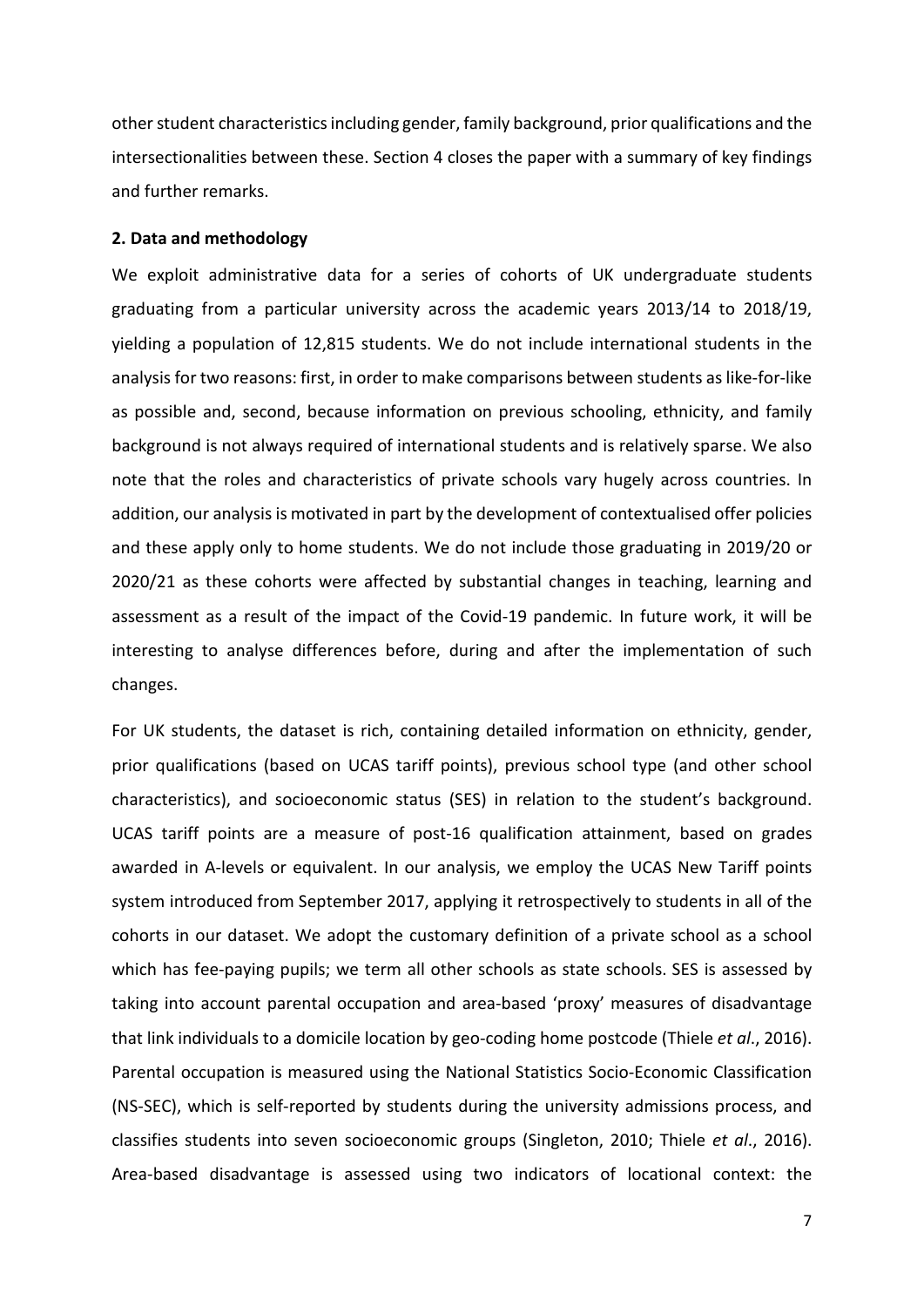Participation of Local Areas (POLAR 4) measure, which estimates how likely young people are to go to HE based on where they live, and the Index of Multiple Deprivation, a composite measure of deprivation that covers different dimensions of disadvantage (Jerrim, 2021). In our empirical work, we define the lowest quintile on this SES measure as characterised by a 'lower SES' background.

Ethnicity information is available at a very detailed level. We have aggregated up to BAME and White ethnicity groups for the initial part of our analysis in order to maximise sample sizes. However, our sharper focus is to uncover evidence on how the association between schooling and degree class varies across students according to whether they are Black, White, Asian (non-Chinese), Chinese, or of Mixed ethnicity and, in addition, how these associations vary by family background at this more disaggregated level of ethnicity grouping. A breakdown of ethnicity by disaggregated sub-groupings is reported in an Appendix.

#### *Summary Statistics*

From Table 1, we see that 22% of students at this university had previously attended a private school and that the percentage is essentially the same for BAME and for White students.

| School type |             | <b>Ethnicity summary</b> |        |
|-------------|-------------|--------------------------|--------|
|             | <b>BAME</b> | White                    | Total  |
|             | %           | %                        | %      |
| State       | 78.24       | 78.59                    | 78.49  |
| Private     | 21.76       | 21.41                    | 21.51  |
| Total       | 3552        | 9263                     | 12,815 |

**Table 1 Previous School type by Ethnicity** 

In contrast, there is considerable variation among BAME students by specific ethnicity grouping, as shown in Table 2.

| Table 2 TTCVIOUS SCHOOL CYPC MY EGITIOUCY STOUP |       |              |                        |       |       |        |
|-------------------------------------------------|-------|--------------|------------------------|-------|-------|--------|
| School type                                     |       |              | <b>Ethnicity Group</b> |       |       |        |
|                                                 | Asian | <b>Black</b> | Chinese                | Mixed | White | Total  |
|                                                 | %     | %            | %                      | %     | %     | %      |
| <b>State</b>                                    | 76.72 | 84.57        | 82.77                  | 73.78 | 78.59 | 78.49  |
| Private                                         | 23.28 | 15.43        | 17.23                  | 26.22 | 21.41 | 21.51  |
| Total                                           | 1,770 | 687          | 325                    | 637   | 9,263 | 12,815 |

**Table 2 Previous School type by Ethnicity Group**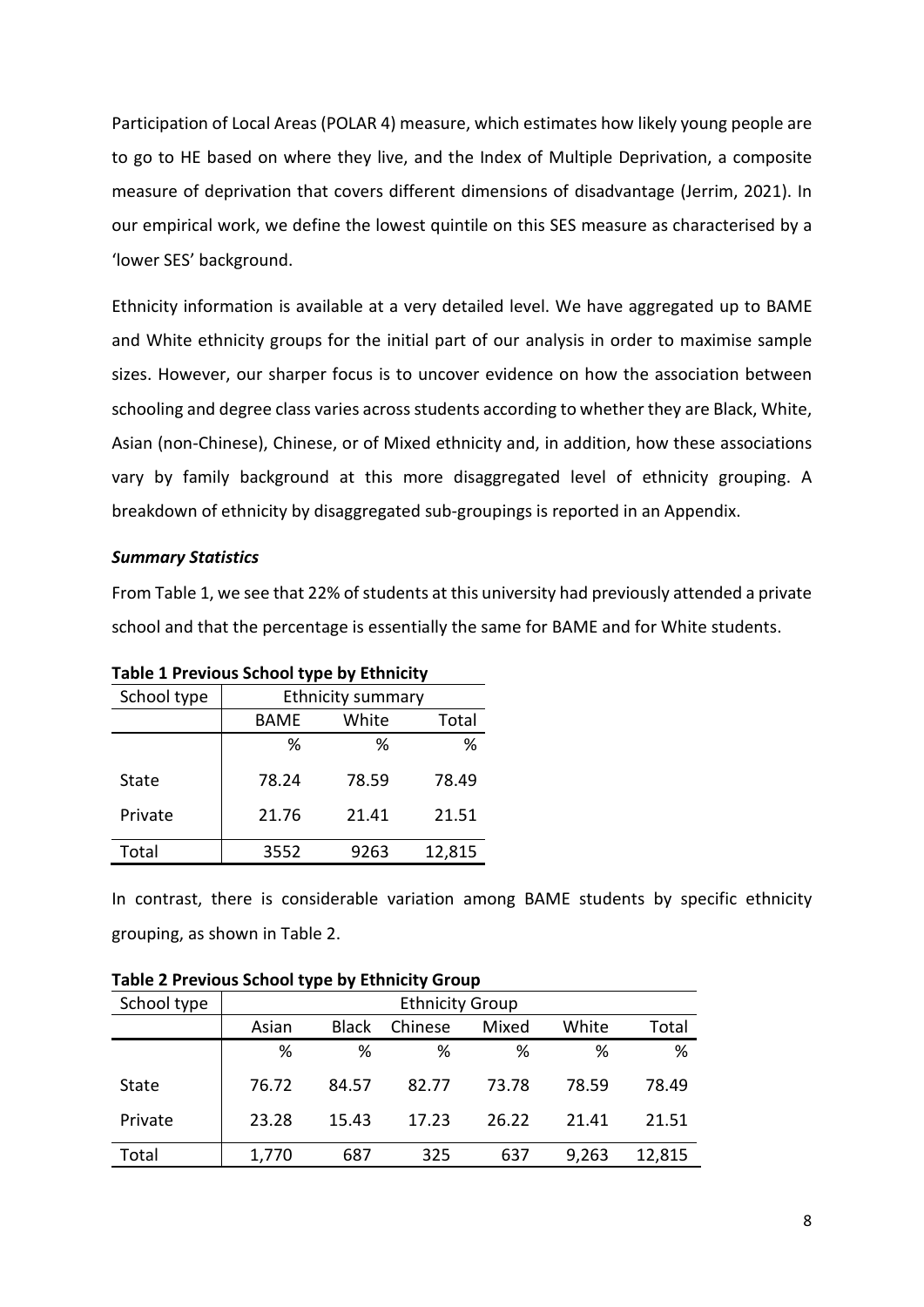Asian and students of Mixed ethnicity are more likely to have attended a private school than are either Black, Chinese or White students. Black students are the least likely.

Table 3 reports that 23% of all BAME students were awarded a First Class and 60% an Upper Second: hence, a total of 83% were awarded a First or Upper Second, typically referred to as an 'upper honours degree class'. In contrast, 38% of White students were awarded a First Class and 52% an Upper Second: i.e., a total of 90% were awarded an upper honours degree class. Hence, in the raw data (that is, without controlling for the effects of any confounding factors) the BAME awarding gap is 15 percentage points (15pp) in relation to the rate at which Firsts are awarded and 7pp in relation to the award of upper honours degrees. From Table 3, we also see how the awarding gap varies by more disaggregated ethnicity groups. The Black student awarding gap, relative to White students, is 22pp for Firsts, considerably greater than the average of 15pp across all BAME groups, calculated as the percentage of White students awarded Firsts (=37.88%) minus the percentage of Black students awarded Firsts (=15.43%)..

|                     |       |              |         |       | <b>Ethnicity Groups</b> |       |        |
|---------------------|-------|--------------|---------|-------|-------------------------|-------|--------|
| Degree Class        | Asian | <b>Black</b> | Chinese | Mixed | All BAME                | White | Total  |
|                     | %     | %            | %       | %     | %                       | %     | %      |
| First               | 22.66 | 15.43        | 28.00   | 28.10 | 23.31                   | 37.88 | 33.69  |
| <b>Upper Second</b> | 60.06 | 63.32        | 55.38   | 58.08 | 60.15                   | 52.24 | 54.37  |
| Lower Second        | 15.03 | 19.21        | 14.46   | 11.77 | 13.53                   | 8.68  | 10.47  |
| <b>Third</b>        | 2.26  | 2.04         | 2.15    | 2.04  | 3.01                    | 1.20  | 1.47   |
| Total               | 1,770 | 687          | 325     | 637   | 133                     | 9,263 | 12,815 |

**Table 3 Degree class awards by Ethnicity Groups** 

As very small percentages of students at this institution are awarded lower degree classes (i.e., below an Upper Second) – only 12% of students, as can be calculated from the final column of Table 3 – in the analysis set out in Section 3 of the paper we restrict ourselves to the gap in the award of Firsts relative to all other degree classes (i.e., non-Firsts) as this gives a better balance across the population under analysis.

Table 4 reports the frequency of Firsts and non-Firsts by previous schooling. 34% of students educated at state schools were awarded Firsts compared to 31% of those who had attended private schools. This raw difference is consistent with the well-established finding across the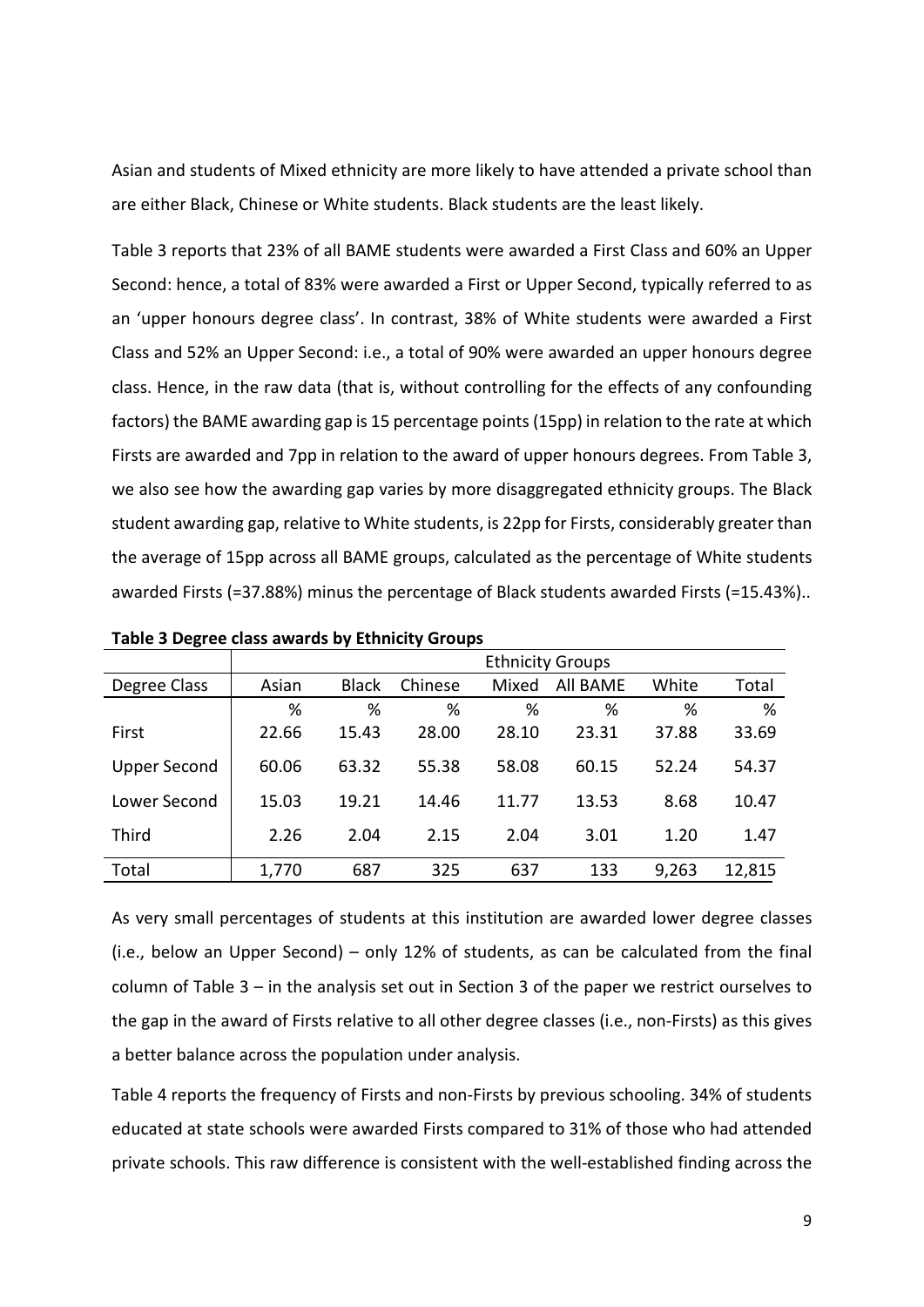sector of a negative association between private schooling and degree class; on average at this institution, a student who had attended a private school is 3pp less likely to be awarded a First than are other students, before controls are included to allow for the influence of confounding factors and to explore variations by ethnicity and other characteristics.

|              |        | School type |        |
|--------------|--------|-------------|--------|
| Degree Class | State  | Private     | Total  |
|              | ℅      | ℅           | %      |
| First        | 34.29  | 31.49       | 33.69  |
| Non-First    | 65.71  | 68.51       | 66.31  |
| Total        | 10,059 | 2,756       | 12,815 |

**Table 4 Degree award (Firsts versus non-Firsts) by previous School type** 

Family background is a potential influence on degree class awards (see Smith and Naylor, 2001, Crawford 2014b), with effects which potentially vary by ethnicity. Table 5 reports frequencies by ethnicity by family background measured according to whether this is categorised as lower socioeconomic status ('Lower SES') – that is, within the lowest SES quintile – or not (labelled 'Higher SES'). We see that 20% of BAME students come from a lower SES family background but only 14% of White students do so. In subsequent analysis exploring the relationships between previous schooling, ethnicity and degree class, we will allow for the possible role of family background, both in its own right and in its intersection with schooling and ethnicity.

|                   |       | <b>Ethnicity Summary</b> |        |
|-------------------|-------|--------------------------|--------|
| Family            | BAME  | White                    | Total  |
| background        | %     | ℅                        | %      |
|                   |       |                          |        |
| <b>Higher SES</b> | 79.73 | 86.47                    | 84.60  |
| Lower SES         | 20.27 | 13.53                    | 15.40  |
| Total             | 3,552 | 9,263                    | 12,815 |

**Table 5 Family background (SES) by Ethnicity**

An important confounding factor to take into account is the student's prior qualifications, defined as UCAS tariff points which measure grades achieved at age 18 in A-levels or equivalent qualifications. As discussed above, the evidence-base for contextualised admissions policies is rooted in findings showing a negative association between private schooling and degree class, for given levels of prior attainment as measured by A-level points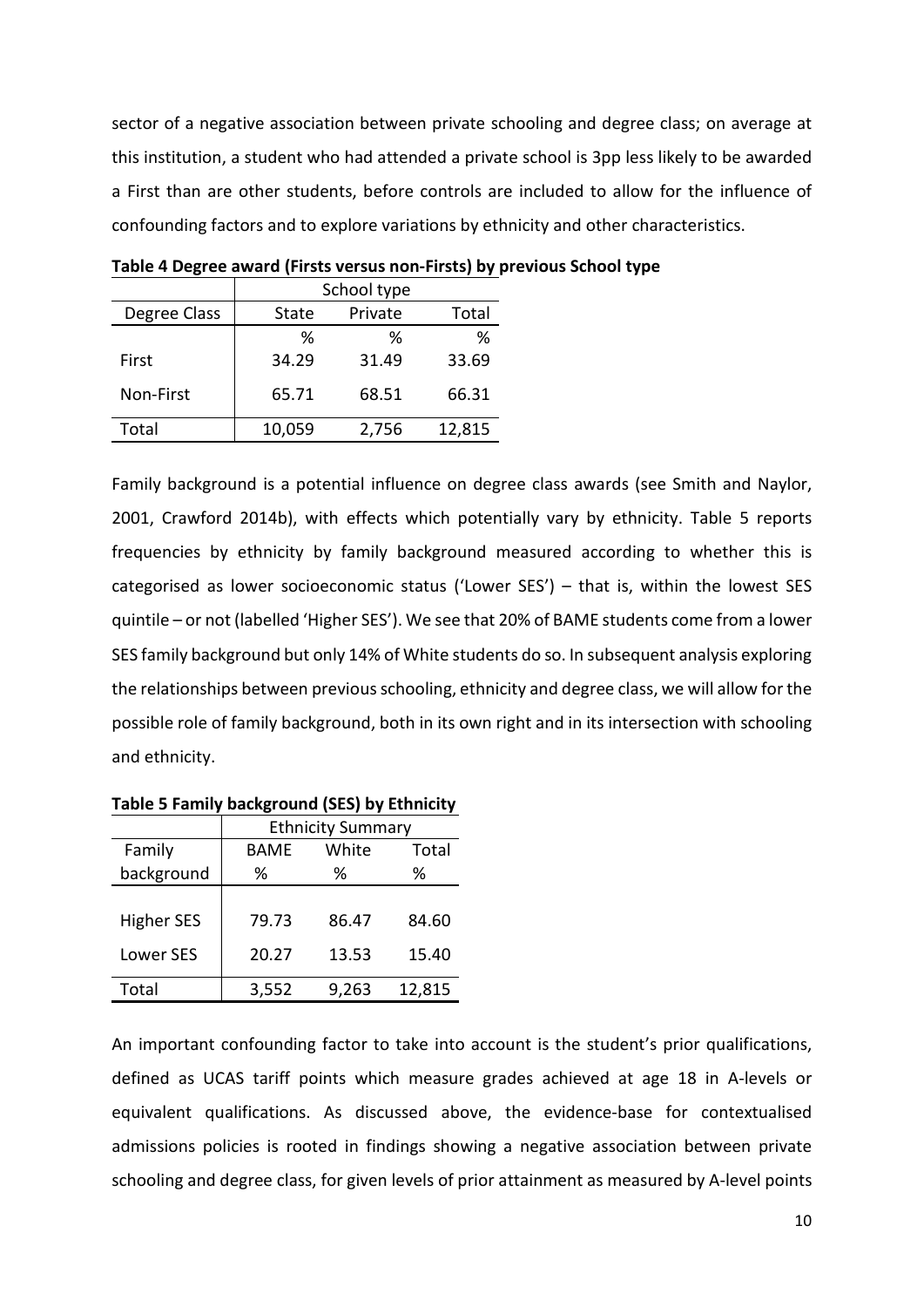or equivalent. Table 6 shows that at the particular university the average UCAS points score is 187 both for students previously attending a private school and for those from state schools.

| School  | Obs   | mean   | sd    |
|---------|-------|--------|-------|
| type    |       |        |       |
| State   | 9,350 | 187.19 | 39.63 |
| Private | 2,713 | 186.51 | 38.57 |

**Table 6 UCAS tariff points by previous School type** 

Table 7 shows that the average UCAS score of BAME students admitted to this institution was 182: 7 points lower than the average of 189 for White students. By way of calibration, under the UCAS tariff points system, a gap of this magnitude is approximately equal to a difference of one A-level grade in one A-level subject. For example, a profile of A\*A\*A\* would score 168 UCAS points while a profile of A\*A\*A would score 160 UCAS points. That the average UCAS tariff scores are so high (in excess of the 168 points associated with A\*A\*A\*) indicates that the typical student at this institution has high scores in more than 3 A-level subjects.

| Ethnicity<br>Summary | Obs   | mean   | sd    |
|----------------------|-------|--------|-------|
| <b>BAME</b>          | 3,387 | 182.36 | 38.11 |
| White                | 8,676 | 188.86 | 39.74 |

The next section of the paper presents empirical results based on regression analysis in which the degree class awarded to students is regressed against sets of regressors, including schooling, ethnicity, gender, UCAS tariff points and family background, along with specific interaction terms to explore possible intersectionalities in the relationships between degree award, schooling, ethnicity and other attributes.

#### **3. Empirical Results**

This section presents results of regressions based on a linear probability model in which the dependent variable is dichotomous: 1 if a First, 0 otherwise. The key regressors are (i) a dummy variable for having attended a private school prior to university and (ii) variables capturing the student's ethnicity (for example, a dummy variable indicating that their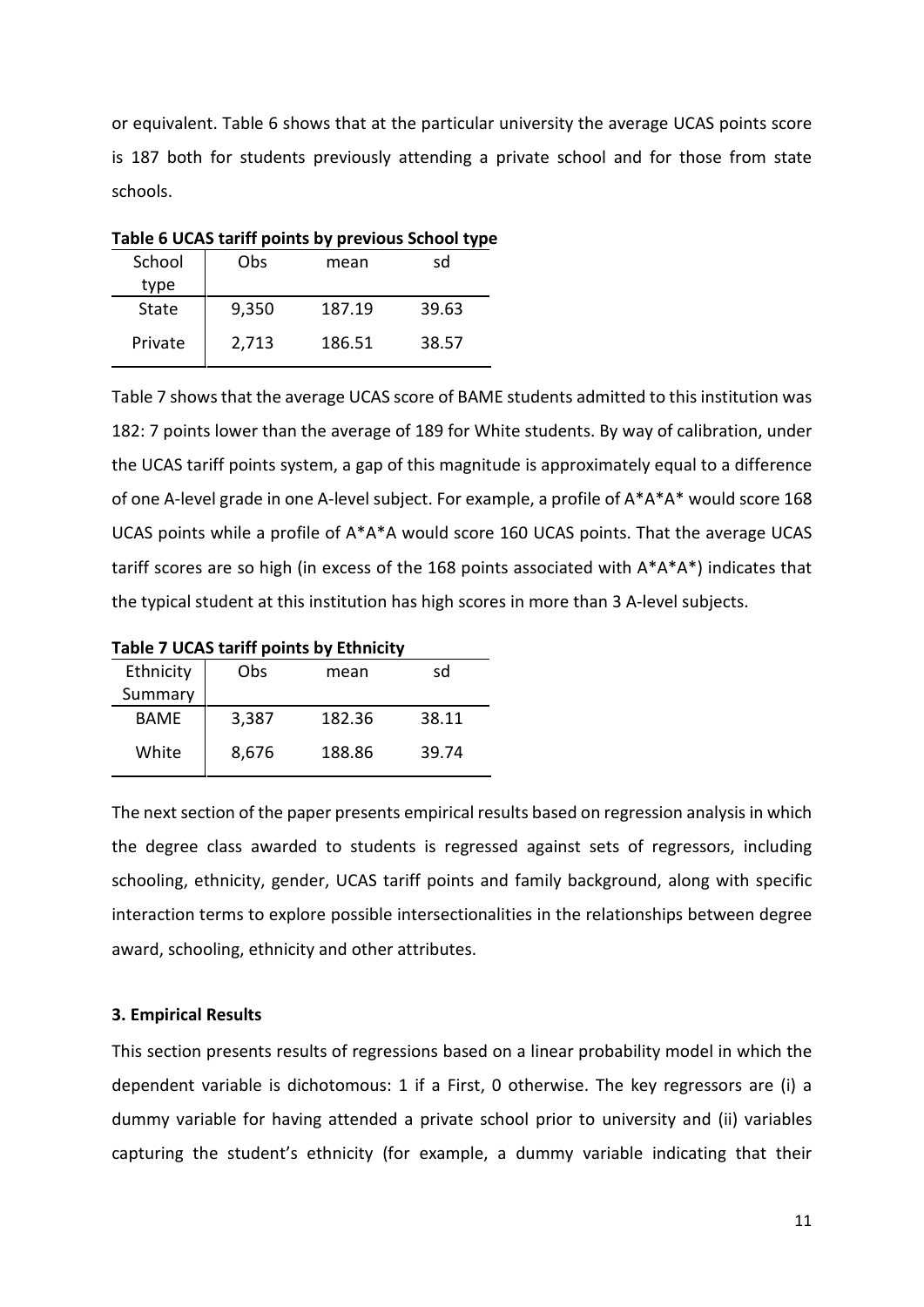ethnicity is classified as BAME). Different specifications of the model incorporate successively more control variables to estimate the influence of various confounding factors, such as gender, family background, prior qualifications and intersectionalities between sets of regressors.

The baseline regression equation can be written as:

$$
F_i = \alpha + \beta_1 P_i + \beta_2 E_i + \beta_3 [P_i * E_i] + X_i' \gamma + \varepsilon_i
$$
\n
$$
\tag{1}
$$

where,

 $F_i = 1$  if student *i* was awarded a First class degree;  $F_i = 0$  if not

 $P_i = 1$  if student *i* attended a Private school prior to university;  $P_i = 0$  if not

 $E_i = 1$  if student *i*'s ethnicity is recorded as BAME;  $E_i = 0$  if ethnicity is White

*Xi* is a vector of other student characteristics.

 $\beta_{j}$  ( $j$  = 1, 2, 3) and the vector  $\gamma$  represent the associated coefficients in regression [1] and  $\varepsilon_{i}$ is the regression error term. The interaction term  $[P_i * E_i]$  allows us to explore whether the association between previous schooling and degree class awarded varies with the student's ethnicity. The default case in the regression analysis refers to an individual of White ethnicity who attended a state school:  $P_i = 0$ ,  $E_i = 0$ . Inserting these values into equation [1], we write the probability of a First for a state educated student, identified with the superscript*S* in equation [2], with ethnicity White (superscript *W* ) as:

$$
F_i^{SW} = \alpha + X_i' \gamma \tag{2}
$$

where  $F_i^{SW}$  is shorthand for  $\text{prob}(F_i=1)$  . We note that the probability of a First, that is the probability that  $F_i = 1$ , is the same as the conditional expectation of  $F_i$ . Thus, from equation [1], assuming that the zero conditional mean assumption holds, the conditional probability is given by:  $prob(F_i = 1) = \alpha + \beta_1 P_i + \beta_2 E_i + \beta_3 [P_i * E_i] + X_i' \gamma$ .

For a privately educated student (superscript *P*) with ethnicity White,  $P_i = 1$ ,  $E_i = 0$ , we have:

$$
F_i^{PW} = \alpha + \beta_1 + X_i' \gamma \tag{3}
$$

For a state educated student with ethnicity BAME (superscript *B*),  $P_i = 0$ ,  $E_i = 1$ , the probability of a First class degree is given by:

$$
F_i^{SB} = \alpha + \beta_2 + X_i' \gamma \tag{4}
$$

12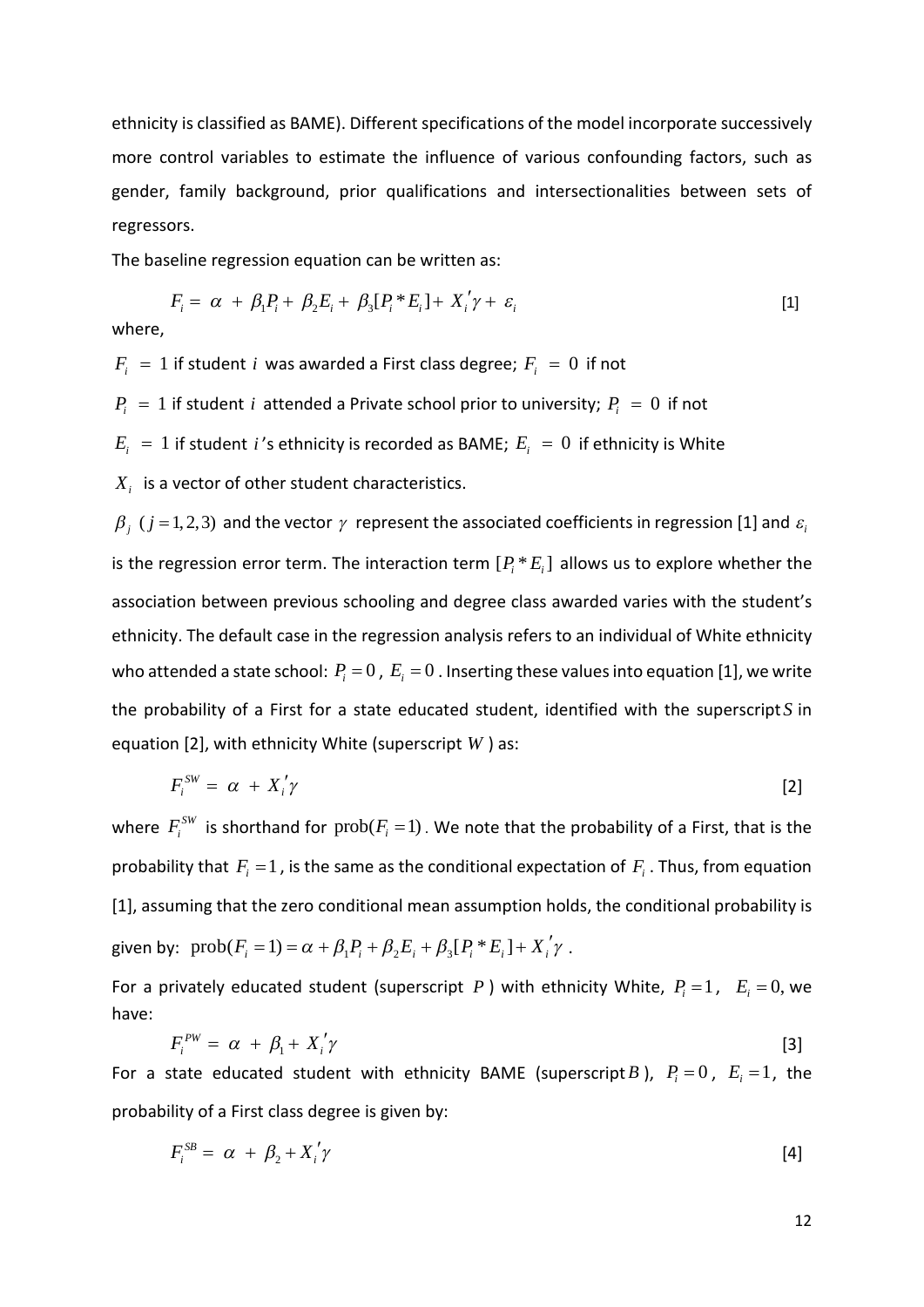And for a privately educated student with ethnicity BAME,  $P_i = 1$ ,  $E_i = 1$ , the probability of a First is:

$$
F_i^{PB} = \alpha + \beta_1 + \beta_2 + \beta_3 + X_i' \gamma
$$
 [5]

From comparison of [2] and [3], it follows that for White students the difference in the probability of the award of a First between those attending a private school and those from a state school is given by:

$$
F_i^{PW} - F_i^{SW} = \beta_1 \tag{6}
$$

Similarly, from [4] and [5], for students with ethnicity BAME, the difference in probability between the private and the state school educated is given by:

$$
F_i^{PB} - F_i^{SB} = \beta_1 + \beta_3 \tag{7}
$$

Estimated coefficients,  $\hat{\beta}_j$  and  $\hat{\gamma}$ , are reported in Table 8, in which each column represents a different specification of the linear probability model as additional control variables, including interaction terms, are successively incorporated. As the errors of the linear probability model are inherently heteroskedastic, results reported in each of our tables are based on robust standard errors.

| <b>LANIC O</b>                    |                          |                          |                          |                          | <u>Regression of inical probability modernor award of first class degree</u> |                           |
|-----------------------------------|--------------------------|--------------------------|--------------------------|--------------------------|------------------------------------------------------------------------------|---------------------------|
|                                   | (1)                      | (2)                      | (3)                      | (4)                      | (5)                                                                          | (6)                       |
| Private school<br>$[P_i = 1]$     | $-0.0279***$<br>(0.0100) | $-0.0273***$<br>(0.0100) | $-0.0521***$<br>(0.0121) | $-0.0577***$<br>(0.0121) | $-0.0581***$<br>(0.0121)                                                     | $-0.0640$ ***<br>(0.0132) |
| <b>BAME</b><br>$[E_{i} = 1]$      |                          | $-0.1512***$<br>(0.0087) | $-0.1705***$<br>(0.0097) | $-0.1582***$<br>(0.0101) | $-0.1578***$<br>(0.0101)                                                     | $-0.1497***$<br>(0.0111)  |
| Private*BAME<br>$[P_i = E_i = 1]$ |                          |                          | $0.0887***$<br>(0.0213)  | $0.0756***$<br>(0.0212)  | $0.0754***$<br>(0.0212)                                                      | $0.0835***$<br>(0.0233)   |
| <b>UCAS</b> pts                   |                          |                          |                          | $0.0022***$<br>(0.0001)  | $0.0022***$<br>(0.0001)                                                      | $0.0023***$<br>(0.0001)   |
| Female                            |                          |                          |                          |                          | $-0.0143$ <sup>*</sup><br>(0.0085)                                           | $-0.0118$<br>(0.0093)     |
| Lower SES                         |                          |                          |                          |                          |                                                                              | $-0.0249$ **<br>(0.0116)  |
| Constant                          | $0.3429***$<br>(0.0047)  | $0.3847***$<br>(0.0055)  | $0.3900***$<br>(0.0057)  | $-0.0204$<br>(0.0212)    | $-0.0100$<br>(0.0222)                                                        | $-0.0278$<br>(0.0246)     |
| $\boldsymbol{N}$                  | 12,815                   | 12,815                   | 12,815                   | 12,063                   | 12,063                                                                       | 10,112                    |
| $R^2$                             | 0.001                    | 0.021                    | 0.022                    | 0.058                    | 0.059                                                                        | 0.060                     |

**Table 8 Regression of linear probability model for award of First Class degree** 

Robust standard errors in parentheses:  $p < 0.10$ ,  $p < 0.05$ ,  $p < 0.01$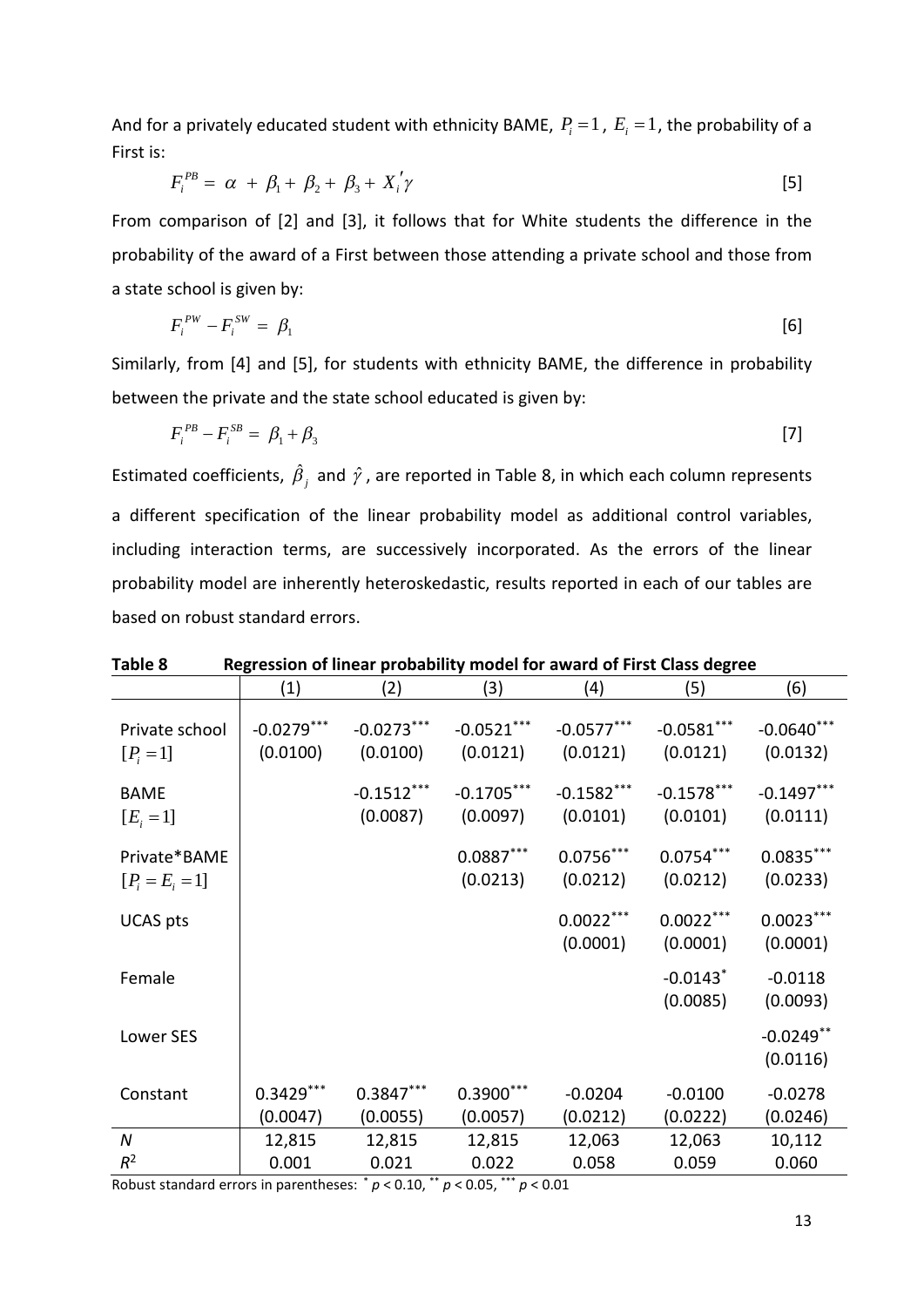Column 1 of Table 8 reports the estimated coefficient of –0.0279 on the Private school variable, which implies that, *on average across all students*, a student who attended a Private school is 3pp less likely to be awarded a First class degree than is a student who had attended a State school. The estimated coefficient in specification (1) is statistically significantly different from zero at the 1% level of significance – as it continues to be across all of the specifications reported in the table. From Column 2, we see that, relative to White students, BAME students are 15pp less likely to be awarded a First. This is the BAME awarding gap and is the same as that reported in Table 3 based on the raw difference.

The key finding from Table 8 concerns the impact of the inclusion of the interaction term between previous schooling and ethnicity, Private\*BAME or  $P_i * E_i$ , introduced in Column 3, which allows the association between private schooling and degree class to vary between BAME and White students. The default case refers to a state educated student of ethnicity White  $[P_i = 0, E_i = 0]$ . From Row 1 of Column 3, we see that a White student from a private school is 5pp less likely to be awarded a First than is a White student from a state school: this follows from equation [6], which shows that  $F_i^{PW} - F_i^{SW} = \beta_1$ . This result conforms with research evidence on the negative association between private school and degree class award, noting that the existing research literature fails to distinguish by ethnicity and so is based on the majority of students in the sector – amongst whom the median student has ethnicity White. We note that with the inclusion of the interaction term, the absolute magnitude of the estimated coefficient has jumped from –3pp to –5pp between Columns 2 and 3: in other words, the negative association between private schooling and degree class is especially large when we consider White students specifically.

Now consider the difference between the private and state educated in the probability of the award of a First among BAME students as shown in Column 3 of Table 8: this difference is given by the sum of the estimated coefficients on the Private variable (equal to –5pp) and on the Private\*BAME variable interaction (equal to 9pp), based on  $F_i^{PB} - F_i^{SB} = \beta_1 + \beta_3$ , as shown in equation [7] above. It follows that, among BAME students, those educated in private schools prior to university are 4pp *more likely* to be awarded a First than those educated in state schools, on average: this probability difference of 4pp can be shown to be statistically significantly different from zero at the 5% level of significance. This runs counter to our result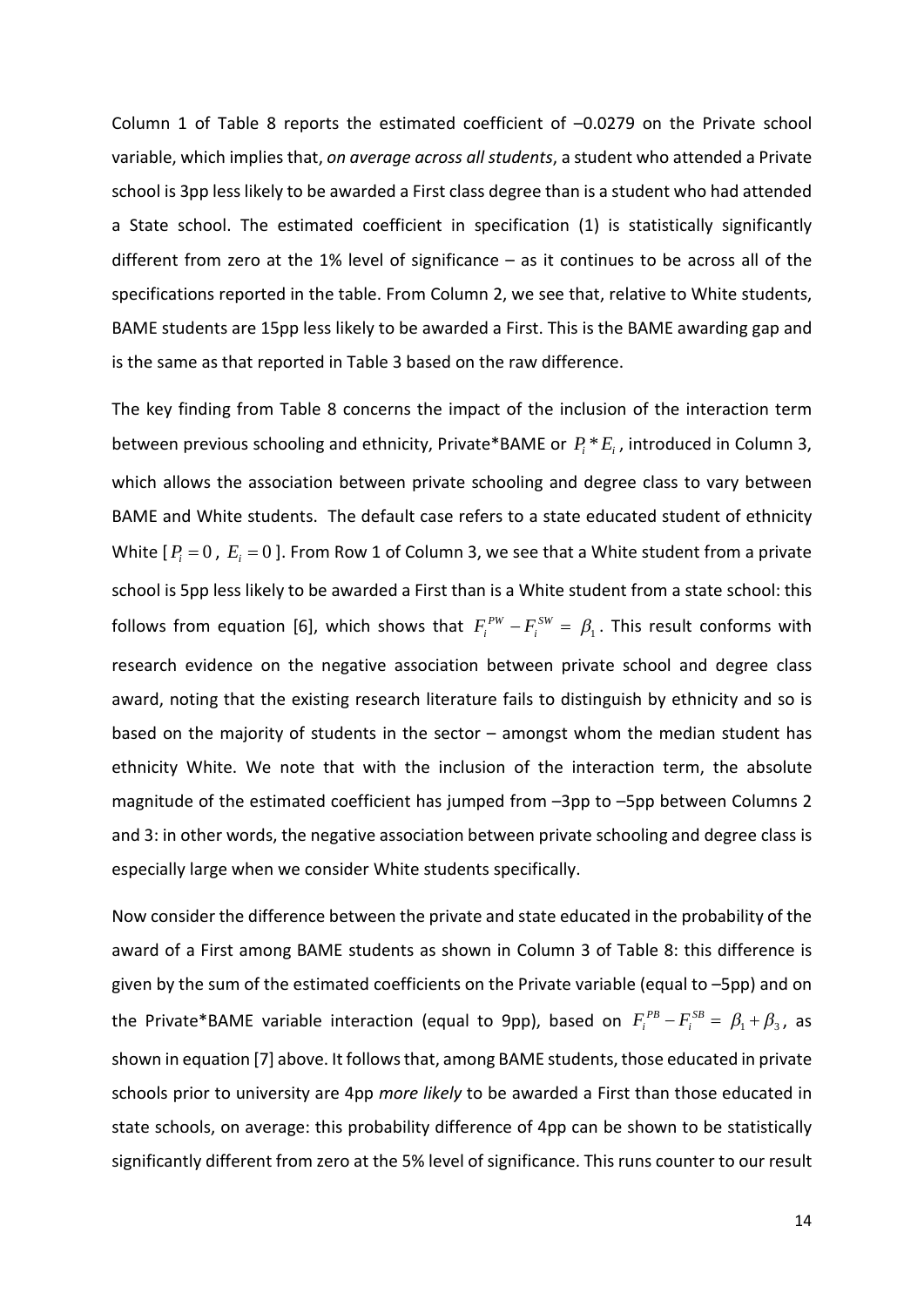for White students and to the standard finding in the sector for the average difference across all students, indicating that conventional wisdom does not necessarily hold beyond students of White ethnicity. We are not aware of previous evidence of this difference by ethnicity in the association between schooling and degree class awarded.

Regarding the influence of the controls introduced in Columns 4 through 6, we note that the estimated coefficients on the dummy variables for private school, for BAME ethnicity and for their interaction remain highly statistically significant with the successive inclusion of controls for gender, for UCAS tariff points, and for family background. In our preferred specification, shown in Column 6, the magnitude of the association between private schooling and degree class is –6pp (from the estimated coefficient of –0.0640) among White students and 2pp (the sum of –0.0640 and 0.0835) among students with ethnicity BAME. We note that the number of observations falls by 752 and by 1,951 on the inclusion of the controls for UCAS pts and for Lower SES background, respectively, because of cases with missing information on these variables. Results are unchanged if instead of dropping such cases, dummy variables are included to account for missing information. In other specifications, we interact ethnicity with gender and with UCAS points but find the estimated coefficients on the interaction terms not to be statistically significantly different from zero.

We conclude from the results presented in Table 8 that while for White students there is the usual strong negative association between attendance at a private school prior to university and subsequent degree class award, for BAME students there is no such evidence of a negative association: instead, the evidence points to a small positive association, on average. In Section 3.1, we explore whether this is true for all BAME ethnicity groups.

We also note from Table 8 that the estimated coefficient on the BAME variable is quite robust and highly statistically significant, implying a BAME awarding gap of around 15pp relative to White students. The consistent and highly significant estimate of 0.0022 for the estimated coefficient on the UCAS tariff score indicates that an increase of 10 points in the score is associated with an increase in the probability of a First of around 2pp. The estimated coefficient on the dummy variable female indicates that, once we have controlled for other confounding factors incorporated in our model, female students are about 1pp less likely to be awarded a First than male students, on average, though this association is, at most, only weakly significant. From Column 6, we note that the probability of a student being awarded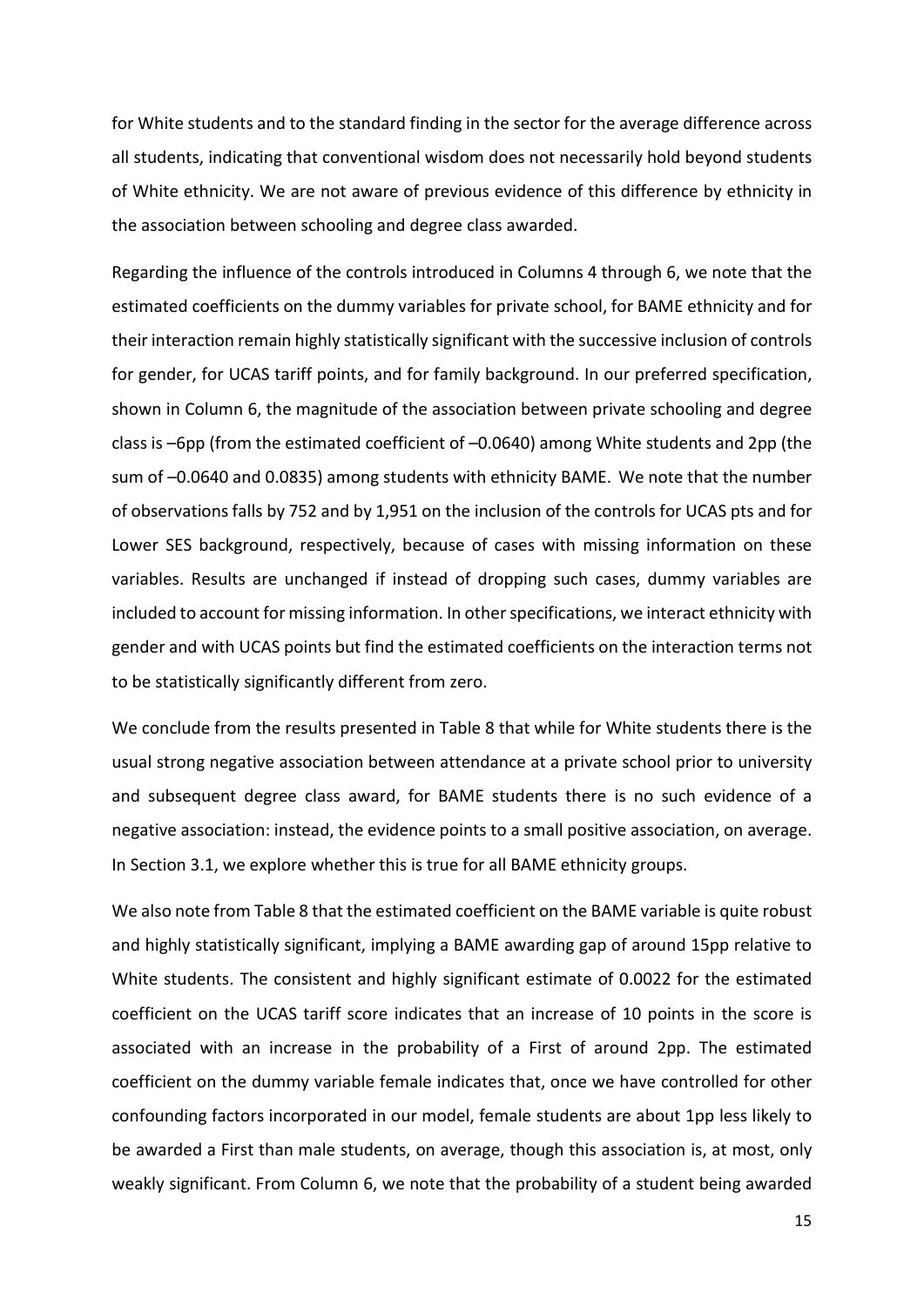a First is around 2pp lower for students from a low SES background: this result is significant at the 5% level of statistical significance and is consistent with findings reported in Smith and Naylor (2001) and in Crawford (2014b).

#### *3.1 Results for specific ethnicity groups*

Table 9 reports estimated coefficients from the linear probability regression of the probability of a First class degree by a finer ethnicity classification than was considered in Table 8. Columns 1 and 2 present results for Black students and students of Mixed Ethnicity while Columns 3 and 4 refer to results for all Asian students, a category which includes Chinese students for the purpose of the analysis reported in Table 9: we note that results are unchanged if Chinese students are excluded from the analysis.

|                 | disaggregated BAME groups. |                           |                    |                         |
|-----------------|----------------------------|---------------------------|--------------------|-------------------------|
|                 | <b>Black and Mixed</b>     | <b>Black and Mixed</b>    | Asian              | Asian                   |
|                 | Ethnicity students         | <b>Ethnicity students</b> | students           | students                |
|                 | (1)                        | (2)                       | (3)                | (4)                     |
| Private school  | $0.0611***$<br>(0.0294)    | $0.0610*$<br>(0.0331)     | 0.0168<br>(0.0225) | $-0.0071$<br>(0.0247)   |
| <b>UCAS</b> pts |                            | $0.0027***$<br>(0.0004)   |                    | $0.0023***$<br>(0.0003) |
| Female          |                            | 0.0030<br>(0.0259)        |                    | $-0.0248$<br>(0.0211)   |
| Low SES         |                            | $-0.0498$<br>(0.0312)     |                    | $-0.0098$<br>(0.0230)   |
| Constant        | $0.2027***$                | $-0.2566$ ***             | $0.2311***$        | $-0.1635***$            |
|                 | (0.0124)                   | (0.0673)                  | (0.0105)           | (0.0551)                |
| N               | 1324                       | 1002                      | 2095               | 1684                    |
| $R^2$           | 0.004                      | 0.064                     | 0.000              | 0.044                   |

**Table 9 Regression of linear probability model for award of First Class degree by** 

Robust standard errors in parentheses:  $p < 0.10$ ,  $\rightarrow p < 0.05$ ,  $\rightarrow p < 0.01$ 

From Column 1 of Table 9, we see that among Black and Mixed Ethnicity students, there is a very sizeable positive association between having attended a private school prior to university and the subsequent likelihood of being awarded a First class degree. The magnitude is around 6pp and is statistically significantly different from zero at the 5% level of significance. Column 2 shows that the magnitude remains the same but the precision falls marginally (to a p-value of 0.065) when controls are introduced for the influence of confounding factors for which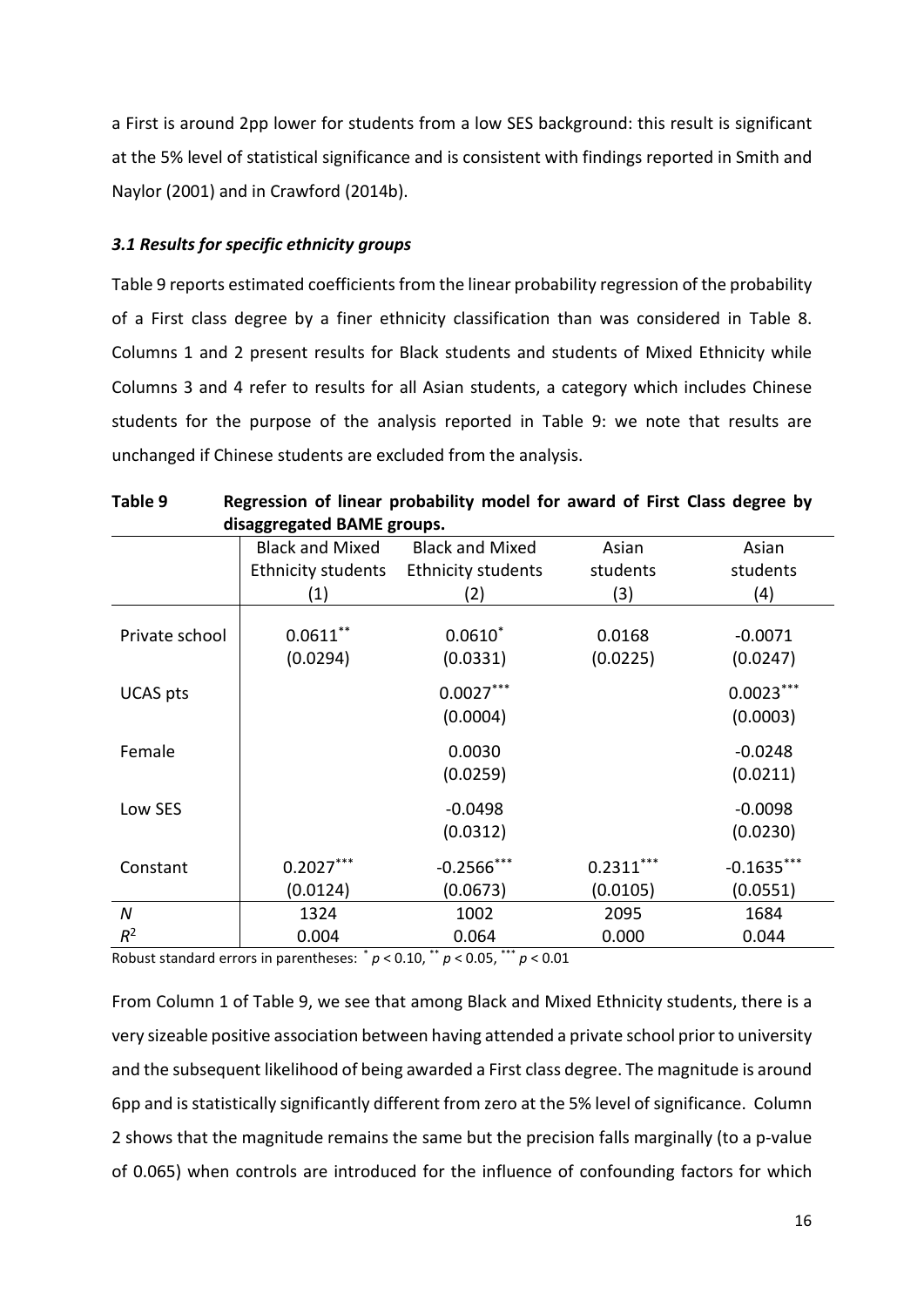there are missing cases. The estimate of a 6pp difference among Black and Mixed Ethnicity students between those from private and those from state schools is much greater than the average difference of around 2pp reported for all BAME students in Column 6 of Table 8. The result for Black and Mixed Ethnicity students is clearly responsible for driving the overall BAME result reported in Table 8 – and this is underlined in Columns 3 and 4 of Table 9, which show that among Asian students there is, on average, no statistical association between prior schooling and university degree class awarded. Black students and students of Mixed Ethnicity are grouped together in Table 9 because estimated coefficients were very similar for the two groups.

From the evidence of Tables 8 and 9, therefore, we conclude that compared to students who attended a state school, those who had attended a private school were: (i) among White students, 6pp *less likely* to be awarded a First, (ii) among Black and Mixed Ethnicity students, 6pp *more likely* to be awarded a First and (iii) among Asian students, *equally likely* to be awarded a First, on average.

What might lie behind our surprising finding that for Black students and students of Mixed Ethnicity attendance at a private school prior to university is *positively* associated with the probability of being awarded a First class degree, in stark contrast to the evidence for White students? One approach to this question is to draw on the related literature focusing on the BAME awarding gap. A widely-accepted set of factors contributing to BAME gaps in higher education relates to the concept of the student's sense of 'belonging' (see, for example, UUK-NUS, 2019). The key idea is that students will be better able to reach their academic potential at university the greater is their sense of belonging within their course and within their student community and this is likely to vary by ethnicity, among other characteristics. The evidence we have uncovered is consistent with the hypothesis that Black and Mixed Ethnicity students might, on average, have a weaker sense of belonging than White students as this would be consistent with our finding of an overall BAME awarding gap (of around 15pp) in the probability of the award of a First class degree, relative to White students. We speculate that our evidence is also consistent with the hypothesis that for Black and for Mixed Ethnicity students the sense of belonging or preparedness for the life and study at university might be stronger among those who attended private schools prior to university. One might then ask, however, why this mechanism would not equally apply among White students. Our answer

17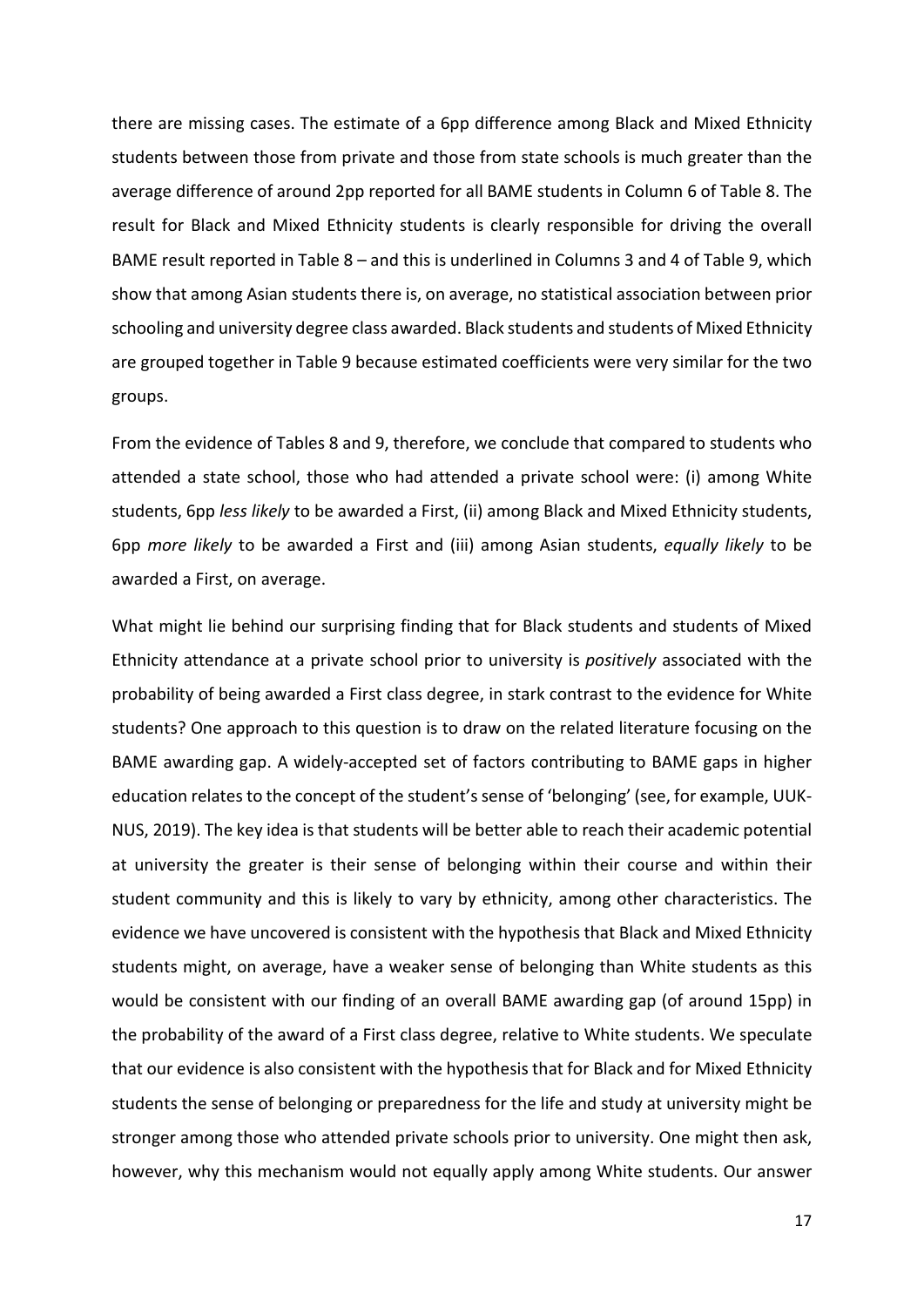would be that, for some, it probably does – though not sufficiently strongly to counteract the influences of those factors which drive a negative association between private schooling and degree class, such as described in the potential ability hypothesis.

More specifically, we note that the concept of belonging is one which has been developed in the particular context of the BAME awarding gap at university and hence we view this as a particularly plausible basis for an explanation of the differences by ethnicity we have uncovered in the association between prior school type and degree class awards. We also note that a range of factors are likely to be impacting on the relationships between degree class, schooling, ethnicity and family background, including the impacts of conscious and unconscious biases at various stages within and beyond the educational context. More general than the notion of belonging is the concept of 'institutional habitus', which refers to social and cultural biases within education which interact with class and race with potentially significant impacts on students' behaviours and outcomes in higher education (see Reay *et al.*, 2001, and Thomas, 2002). An implication of our findings is that any contextualised admissions policy which takes account of school background should not be administered without also taking ethnicity into consideration.

#### *3.2 Results for the intersection of ethnicity and family background*

We now turn to the exploration of possible intersectionalities between schooling, ethnicity and socioeconomic background in their association with degree class awarded to students. Inevitably, in cutting the data by so many intersecting categories, we are analysing some cases with relatively small samples – especially as, in addition to the overall BAME ethnicity classification, we also examine more disaggregated sub-groups. For each ethnicity grouping analysed, the regressions include the dichotomous variables both for private schooling and for a lower SES background and also an interaction term (Private\*Lower SES) in order to allow the association between private schooling and degree class awarded to differ according to the SES family background measure. In each column of Table 10, the default case refers to a student who attended a state school and was from a SES background ranked above the lowest SES quintile.

The key result emerging from Table 10 concerns the findings for Asian students (reported in Column 2) and how these contrast with results for students of other ethnicities. First,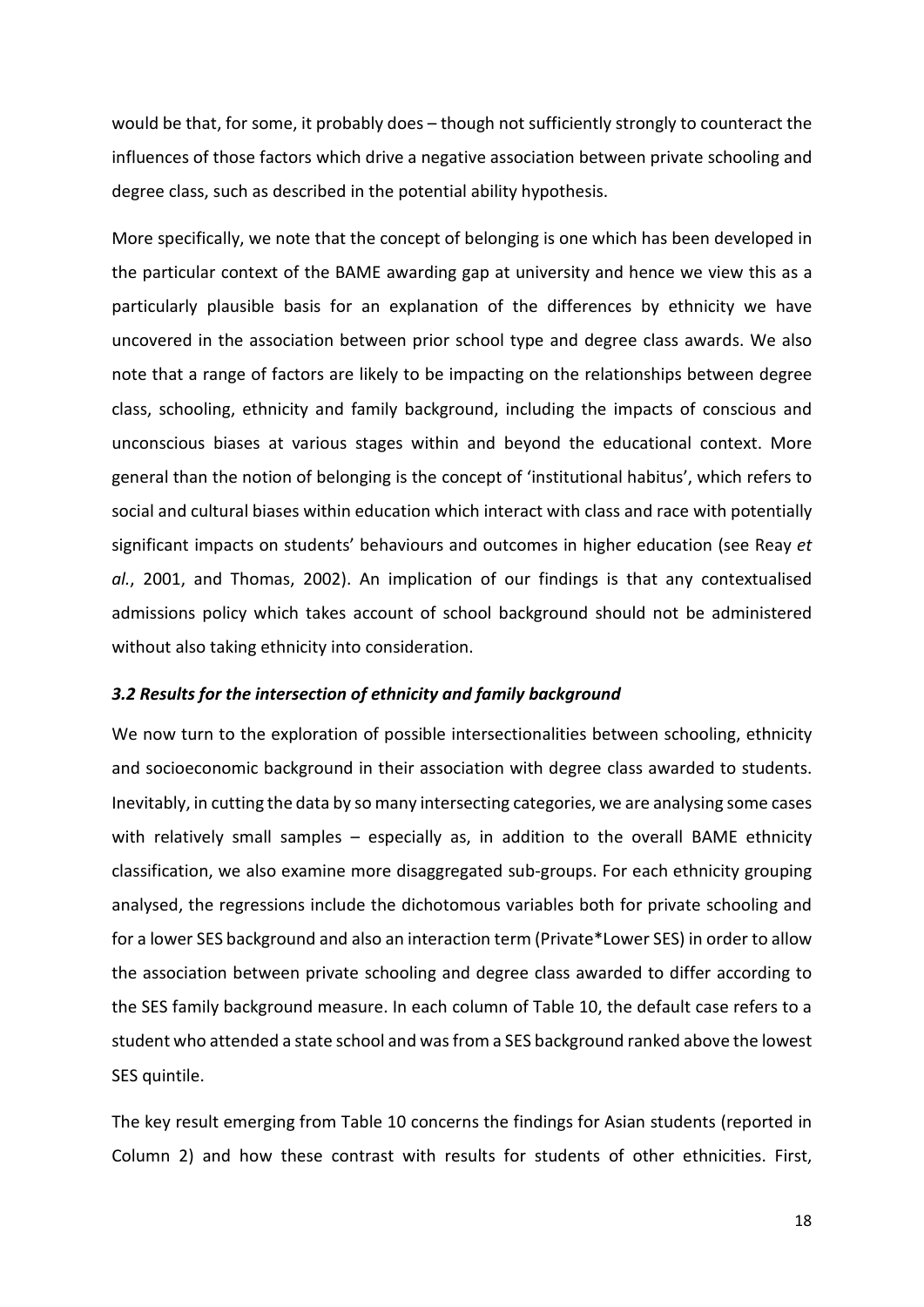however, we set the context by describing the evidence presented in Column 1 for all BAME students. The estimated coefficient on the private school variable in Row 1 indicates that among BAME students from higher SES backgrounds, a student who had attended a private school is 3pp more likely to be awarded a First class degree than is a counterpart who had attended a state school before university, on average. The association, however, is not statistically significantly different from zero at the 10% significance level (with a p-value of 0.158). Among BAME students from lower SES backgrounds, the evidence suggests that any association between private schooling and class of degree award is negative: summing the estimated coefficients on the private school variable (0.0304) and on its interaction with Lower SES (–0.0851) produces an association of –5pp, though we note that the estimated coefficient on the interaction term is not statistically significant at the 10% level (it has a pvalue of 0.106). The findings presented in Columns 2 and 3 distinguish between ethnicity groups within the BAME overall grouping and yield more precise results: analysis at the overarching BAME level are masking associations revealed at a finer level of ethnicity breakdown, as was also the case with results reported in Table 9.

|                   | ethnicity, schooling and family background (SES). |                          |                           |                          |
|-------------------|---------------------------------------------------|--------------------------|---------------------------|--------------------------|
|                   | All BAME                                          | Asian                    | <b>Black and Mixed</b>    | White                    |
|                   | students                                          | students                 | <b>Ethnicity students</b> | students                 |
|                   | (1)                                               | (2)                      | (3)                       | (4)                      |
| Private school    | 0.0304<br>(0.0215)                                | 0.0209<br>(0.0288)       | $0.0587$ *<br>(0.0348)    | $-0.0624***$<br>(0.0140) |
| Lower SES         | $-0.0058$<br>(0.0197)                             | 0.0186<br>(0.0276)       | $-0.0522$<br>(0.0326)     | $-0.0241$<br>(0.0161)    |
| Private*Lower SES | $-0.0851$<br>(0.0526)                             | $-0.1824***$<br>(0.0623) | 0.0175<br>(0.1048)        | $-0.0137$<br>(0.0442)    |
| <b>UCAS</b> pts   | $0.0025***$<br>(0.0002)                           | $0.0024***$<br>(0.0003)  | $0.0027***$<br>(0.0004)   | $0.0023***$<br>(0.0001)  |
| Constant          | $-0.2159***$<br>(0.0403)                          | $-0.2091***$<br>(0.0564) | $-0.2534***$<br>(0.0649)  | $-0.0365$<br>(0.0277)    |
| $\boldsymbol{N}$  | 2686                                              | 1419                     | 1002                      | 7326                     |
| $R^2$             | 0.050                                             | 0.049                    | 0.064                     | 0.040                    |

| Table 10 | Regression of linear probability model for award of First Class degree by |
|----------|---------------------------------------------------------------------------|
|          | ethnicity, schooling and family background (SES).                         |

Robust standard errors in parentheses:  $p < 0.10$ ,  $\frac{p}{p} < 0.05$ ,  $\frac{p}{p} < 0.01$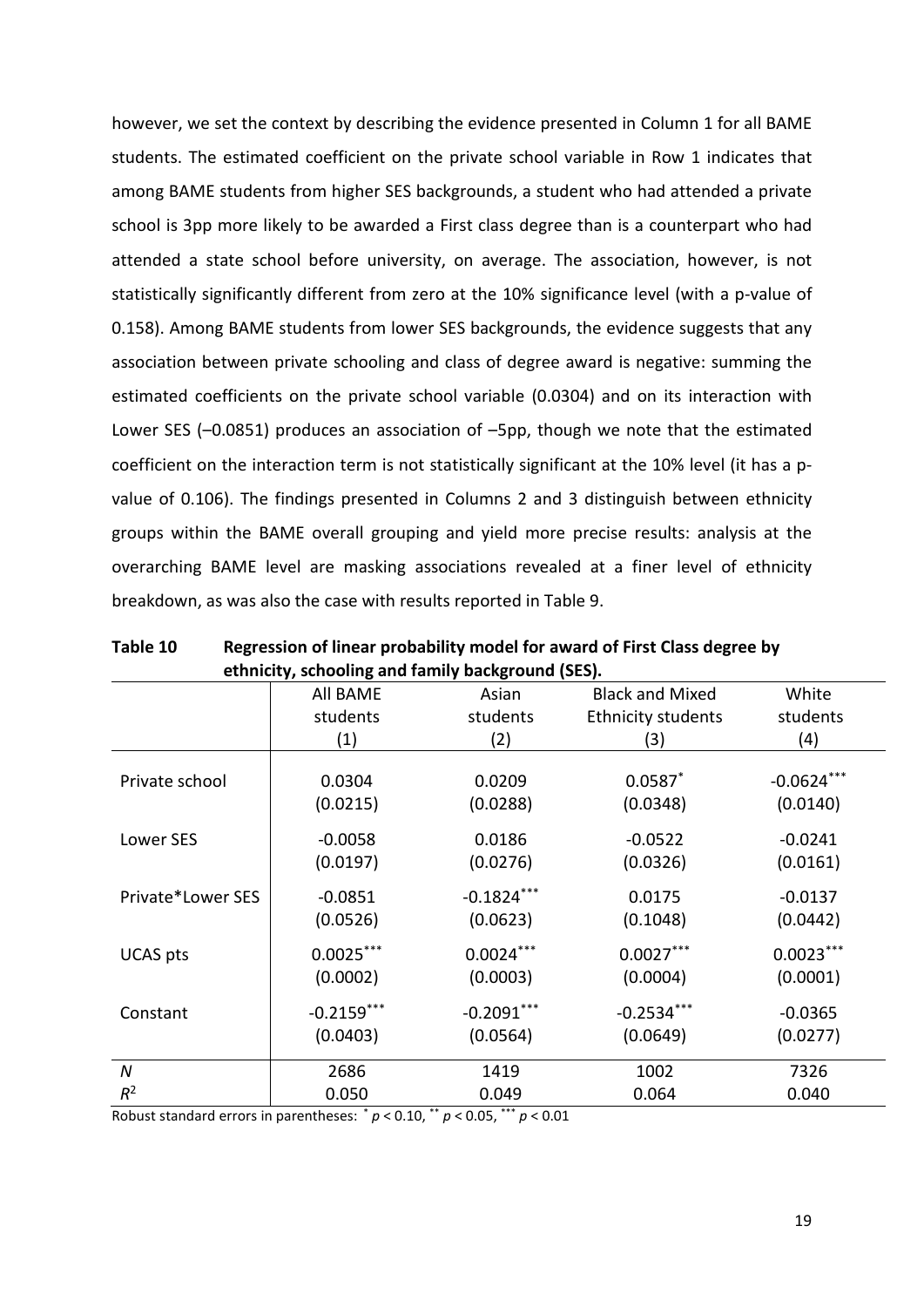Results reported in Table 9 demonstrated substantive differences between Asian and other BAME students in the relationship between schooling and degree class awarded. The positive association between private schooling and the probability of the award of a First applied to Black and to Mixed Ethnicity students but not to Asian students, for whom the hypothesis of no association could not be rejected. In Columns 2 and 3 of Table 10 we address the related questions as to (i) whether the absence of any association, on average, between schooling and degree class among Asian students disguises differences within this group by SES of family background and (ii) whether the positive association among Black and Mixed Ethnicity students holds independent of SES background.

From Column 2 of Table 10, we see that the estimated coefficient on the private school variable in Row 1 is not statistically significantly different from zero indicating that among Asian students from higher SES backgrounds, a student who had attended a private school is just as likely to be awarded a First class degree as is a counterpart who had attended a state school before university. This is consistent with results for all Asian students presented in Table 9. In contrast, among Asian students from lower SES backgrounds, the evidence suggests a substantial negative association between private schooling and the probability of the award of a First: adding the estimated coefficients on the private school variable (effectively equal to zero) and on the interaction with Lower SES (–0.1824) implies that those Asian students from lower SES backgrounds and educated at private schools are 18pp less likely to be awarded a First. The estimated coefficient on the interaction term is statistically significant at the 1% level.

For Black and Mixed Ethnicity students, Column 3 confirms the result reported in Table 9 concerning the positive association of 6pp between the probability of a First and attendance at a private school and reveals in addition that there is no statistically significant difference in this positive association by SES background: the estimated coefficient on the interaction term Private\*LowSES is effectively zero with a p-value of 0.86.

Column 4 of Table 10 reports results for White students. From Row 1, we see that among White students from the higher SES backgrounds, a student who had attended a private school is 6pp less likely to be awarded a First class degree than is a counterpart who had attended a state school before university: this is the same as the figure reported for White students based on the pooled analysis reported in Column 6 of Table 8. The association is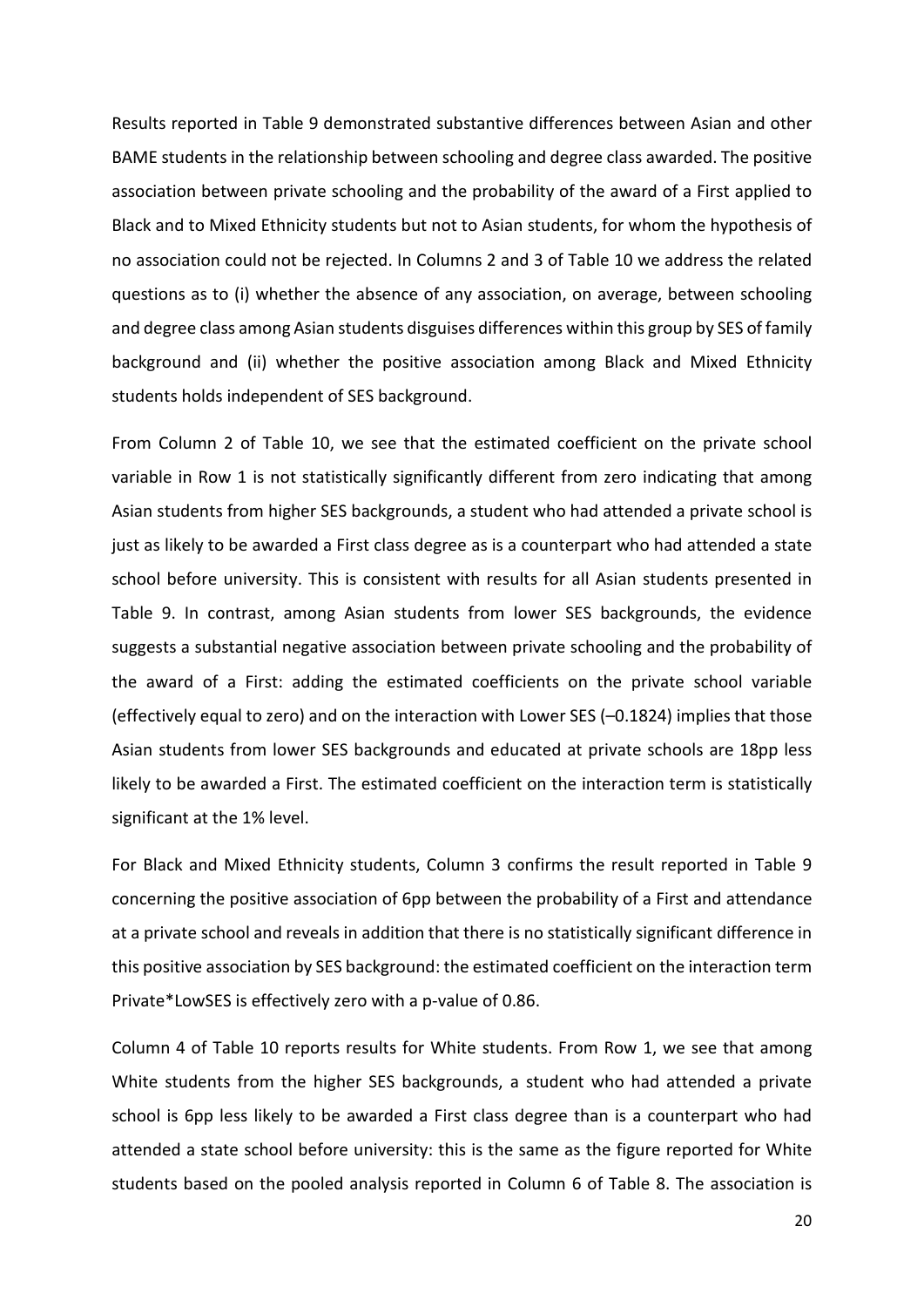again statistically significantly different from zero at the 1% significance level. We note that the estimated coefficients on the Lower SES variable and on its interaction with the Private schooling variable are not statistically significantly different from zero: among White students the negative association between private schooling and class of degree award holds for those from low SES backgrounds as much as it does for those from higher SES backgrounds.

Results reported in Columns 3 and 4 of Table 10 confirm (i) that results reported in Tables 8 and 9 concerning the negative association between private schooling and class of degree for White students and the positive association for students of Black or Mixed ethnicities and (ii) that these associations hold regardless of SES backgrounds of these students of non-Asian ethnicity. In contrast, from Column 2 we find that for Asian students, there is a statistically significant non-zero association only among those from lower SES backgrounds and that the magnitude of this negative effect is substantial. We now consider why this negative association between private schooling and the likelihood of a First class degree might be so pronounced among Asian students from lower SES backgrounds.

A possible answer to this question is to look further into differences in school characteristics (and not solely in school type) by ethnicity. We find that among state-educated students from lower SES backgrounds, while only 7% of White students had attended schools classified by the university as meeting the criterion of disadvantage in relation to pupil free school meals (FSM) eligibility, the equivalent figure for Asian students was 21%. We recall that the potential ability hypothesis, described in Section 1 to explain differences in degree class by school type, is based on the idea that the less advantaged is the student's previous schooling, the greater is their potential to do well at university, for a given level of prior attainment, other things equal. A number of papers have shown that academic attainment at university is greater among students from less advantaged school backgrounds such as those from schools with lower average attainment rates or with higher rates of FSM eligibility: see, for example, Smith and Naylor, 2001; Crawford, 2014a; and Thiele *et al*., 2015.

High rates of FSM eligibility are indications of relative disadvantage prior to university. Students who had attended schools with higher FSM rates might therefore be expected to have higher probabilities of First class degree awards under the potential ability hypothesis. We conclude that the greater likelihood of attending schools with high FSM rates is a plausible candidate to explain our finding of a greater magnitude in the negative association between

21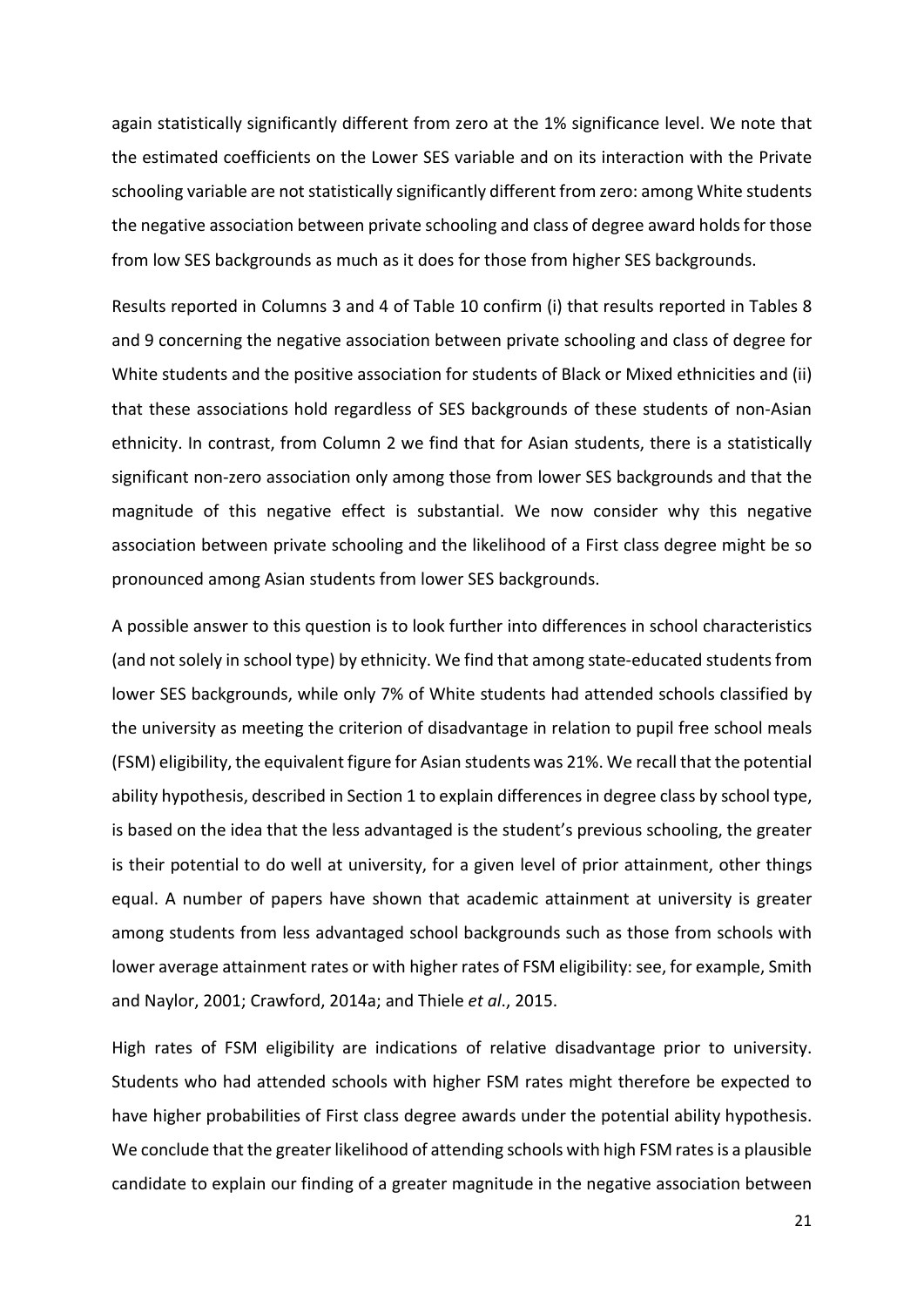private schooling and degree class award for Asian students from lower SES backgrounds than for their White counterparts. The interpretation of our result is that the Asian students from lower SES backgrounds and educated at state schools are particularly likely to have significant unrealised potential to perform academically at university, compared to their White counterparts, and hence are the more likely to benefit from contextualised offer policies in HE. Hence, such policies have the capacity to promote opportunity and social mobility along a variety of dimensions, including by ethnicity.

#### *3.3 Variation in awarding gaps by ethnicity by previous school type*

Our analysis has focused on the association between degree class award and previous schooling and how this association differs by ethnicity. We can also interpret our results explicitly through the prism of the ethnicity awarding gap and how this differs by previous schooling. From equations [2] and [4], it follows that among those educated in state schools the BAME awarding gap in relation to First class degrees is given by:

$$
F_i^{SW} - F_i^{SB} = \beta_2 \tag{8}
$$

where  $\beta_2$  refers to the coefficient on the ethnicity variable  $[E_i]$  in the regression equation [1]. Based on the results reported in Column 6 of Table 8, the BAME gap in Firsts among those educated in state schools,  $F_i^{SW} - F_i^{SB}$ *SW*  $F_i^{SW} - F_i^{SB}$  , is therefore estimated by:

$$
\hat{\beta}_2 = 15 \,\text{pp} \tag{9}
$$

For those educated in private schools, the BAME gap in Firsts,  $F_i^{PW} - F_i^{PB}$ *PW*  $F_i^{PW} - F_i^{PB}$  , is estimated by:

$$
\hat{\beta}_2 + \hat{\beta}_3 = 7 \text{pp} \tag{10}
$$

based on Table 8, where  $\hat{\beta}_3$  refers to the estimated coefficient on the interaction term  $[P_i * E_i]$  in regression equation [1]: based on the evidence from Column 6 of Table 8 that  $\hat{\beta_{_2}}$  =  $-0.1497$  and  $\,\hat{\beta_{_3}}$  =  $0.0835$  . Hence, a corollary of our findings is that the BAME awarding gap is lower among those educated in private schools [at 7pp] than among those educated in state schools [at 15pp].

#### **4. Conclusions and further remarks**

Previous literature has established that, on average, students who attend private schools prior to university have a lower probability of being awarded First class degrees than students who were educated in state schools, other things constant. The typical explanation for this is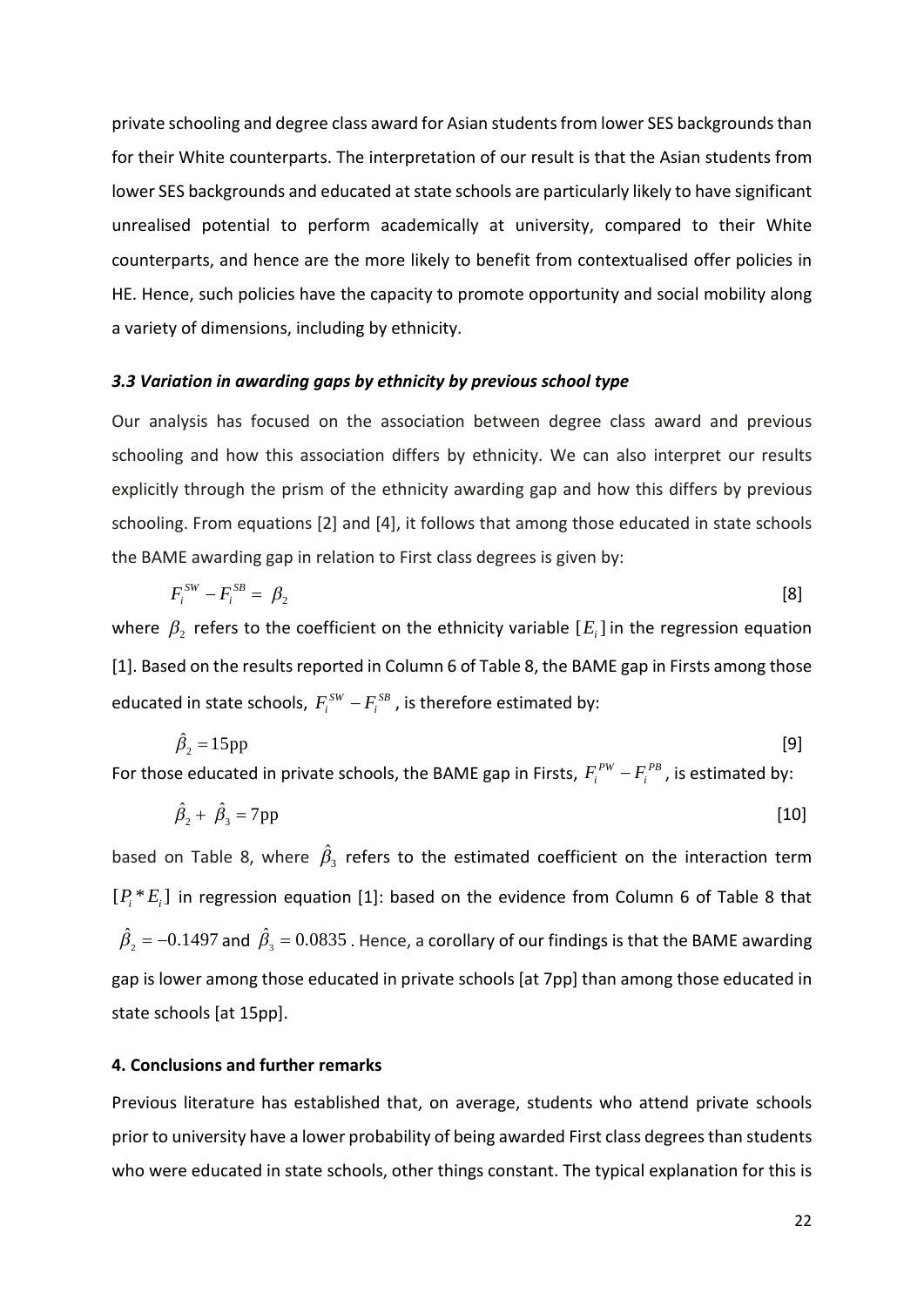that state educated students who have achieved the same prior qualifications as their counterparts educated in typically better resourced private schools are likely to have greater 'latent' academic potential and this lies behind their greater likelihood of First class degree awards. In the current paper, we analyse the extent to which the nature of the association between prior schooling and class of degree awarded varies by student ethnicity. We also explore intersectionalities between ethnicity, schooling and family background in their relationships with degree classification.

Our key finding is that the association between degree class and the type of school attended prior to university differs fundamentally by ethnicity. For the institution on which our analysis is based, we find that the standard negative association between private schooling and degree class holds only for White students: among BAME students the association is positive, on average. In terms of the magnitudes of our estimates, we find that among White students those educated privately are approximately 6pp *less* likely to be awarded a First class degree than those from state schools. Among BAME students, the privately educated are about 2pp *more* likely to be awarded a First – though this modest difference disguises substantial variation within the overall BAME ethnicity classification. We find that among Black students and students of Mixed Ethnicity the privately educated are about 6pp more likely to be awarded a First than those from state schools: an association equal in magnitude but opposite in direction to that of White students. We also note that a corollary of our findings is that the average BAME awarding gap is substantially lower among those educated in private schools [at 7pp] than among those educated in state schools [at 15pp].

In contrast to our results for Black students and students of Mixed Ethnicity, we find no statistically significant association between previous schooling and degree class awarded among Asian students, on average. However, we identify a specific sub-group of Asian students for whom there is a very strong negative association between having attended a private school and the probability of the award of a First class degree; Asian students from lower SES family backgrounds who attended private schools are 18pp less likely to be awarded a First than are their state school educated counterparts. Hence, the direction of this association is the same as among White students, on average, but is much greater in magnitude. We have hypothesised how this could be related to the fact that in our data, compared to otherwise equivalent White students, state-educated Asian students from lower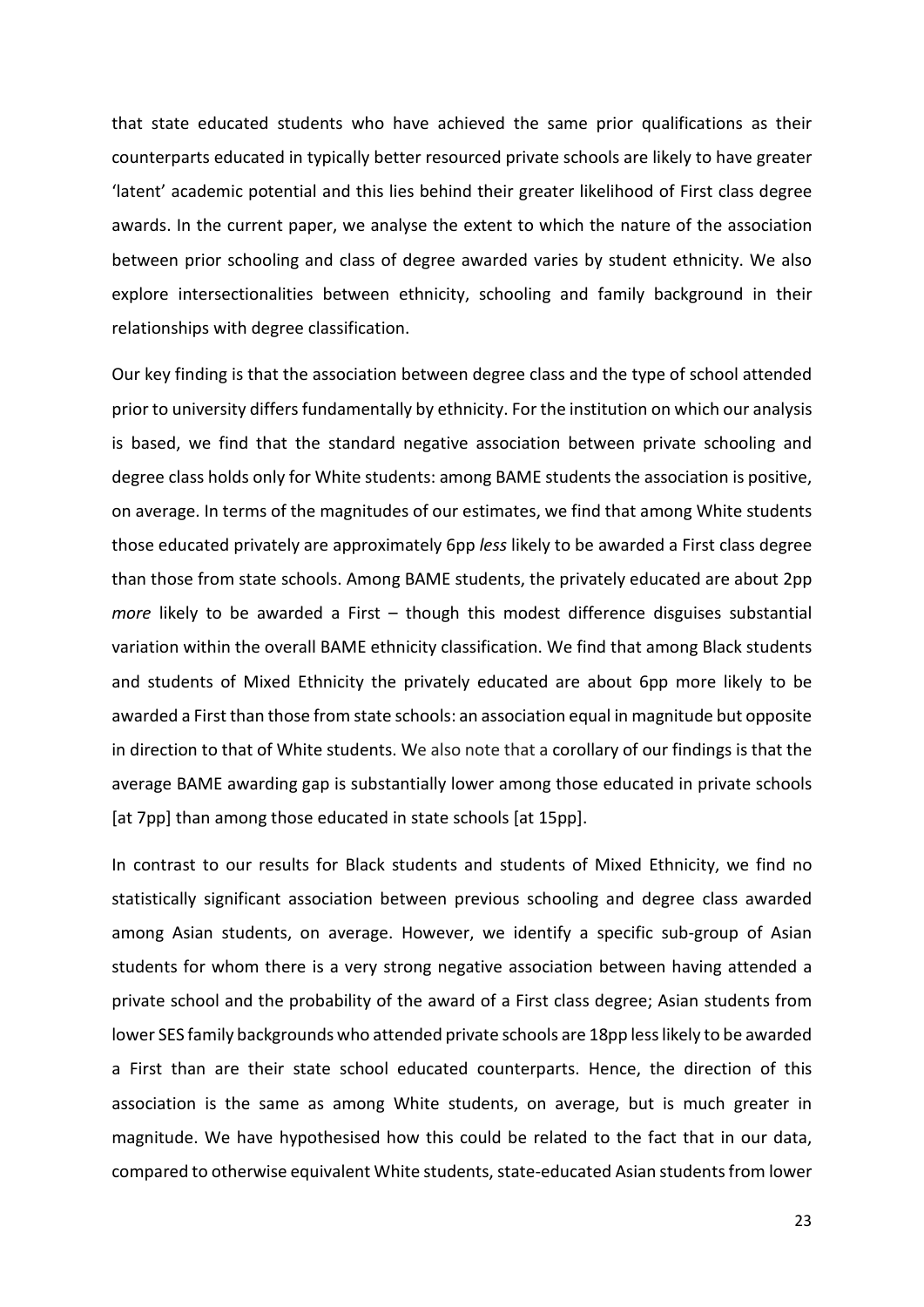SES backgrounds are more likely to have attended less advantaged schools, as measured by rates of eligibility for free school meals. Under the latent ability hypothesis, this is likely to indicate that, on average, these students will have greater potential to 'outperform' their privately educated Asian counterparts at university, other things equal. It also indicates that among those from lower SES backgrounds, the gap in potential between the state and the privately educated Asian students is greater than that among White students. An implication of our findings is that contextualised offer policies at the point of university admission are likely to be particularly beneficial for relatively less advantaged Asian students.

In speculating about possible explanations for our finding that Black students and students of Mixed Ethnicity who attended private schools are substantially *more* likely than are their state school-educated counterparts to be awarded First class degrees, we suggest that the concept of belonging is one plausible explanatory factor. The literature concerning the BAME awarding gap identifies the importance of belonging and it seems plausible that attendance at a private school prior to university might provide a comparative advantage  $-$  at least socially  $-$  in preparing students for the institutional context of university life and study, especially in contexts in which the sense of belonging might otherwise be challenged. We leave further exploration of hypotheses regarding the mechanisms underlying our findings for future research, noting that it will be interesting to see whether the results we have obtained for one particular institution also hold at the sector level or at different universities by type or according to institutional characteristics.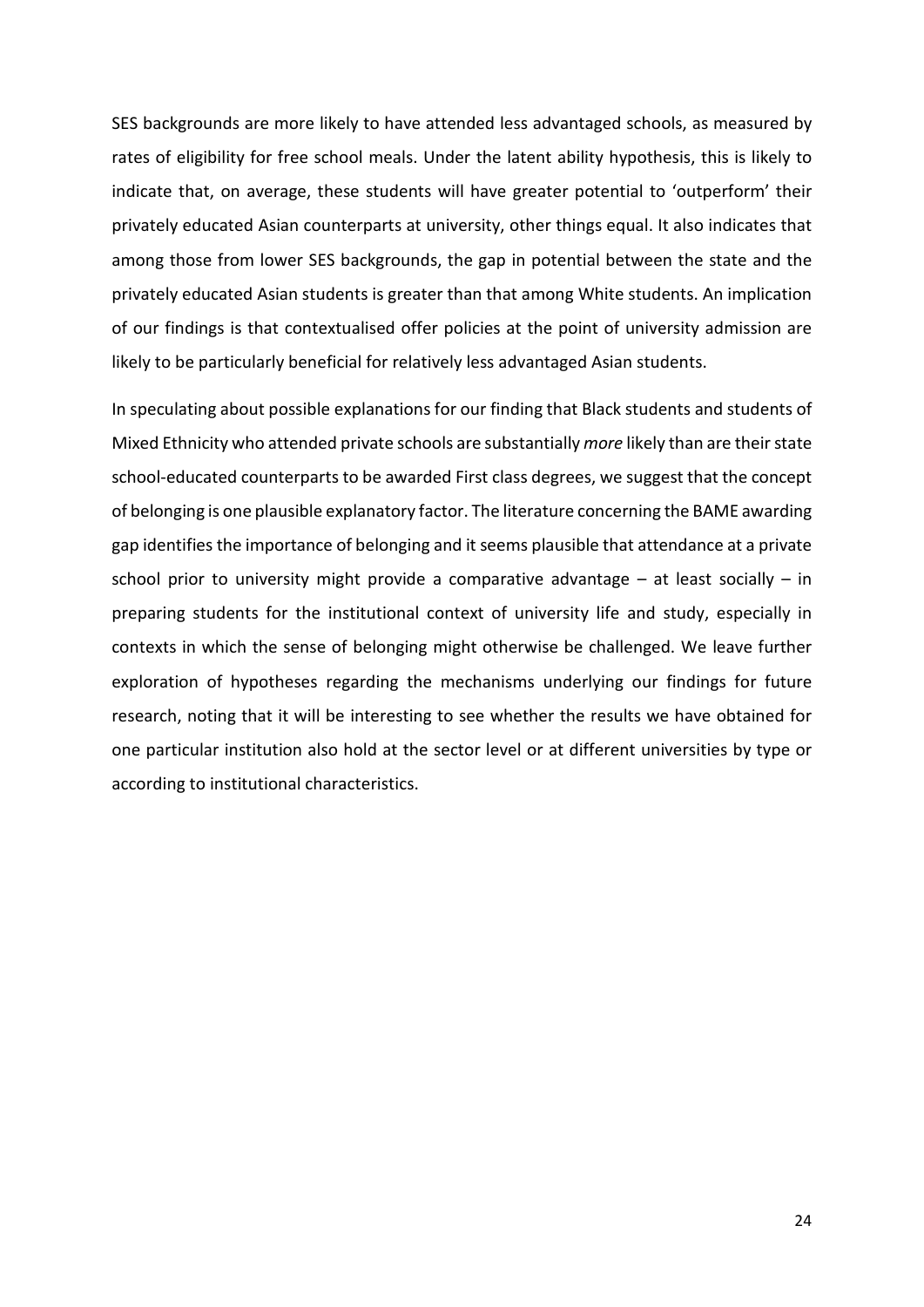#### **References**

Boliver, V., Gorard, S., & Siddiqui. N. (2021). Using contextual data to widen access to higher education, *Perspectives: Policy and Practice in Higher Education*, 25:1, 7-13, DOI: [10.1080/13603108.2019.1678076.](https://doi.org/10.1080/13603108.2019.1678076)

Commission on Race and Ethnic Disparities. (2021). Report of the Commission on Race Ethnic Disparities: [Online.](https://www.gov.uk/government/publications/the-report-of-the-commission-on-race-and-ethnic-disparities)

Crawford, C. (2014a). *The link between secondary school characteristics and university participation and outcomes*. CAYT Research Report, Department for Education, DFE-RR353, ISBN: 978-1-78105-356-0.

Crawford, C. (2014b). Socio-economic differences in university outcomes in the UK: drop-out, degree completion and degree class. IFS Working Paper No. 14/31. Available online at: http://www.ifs.org.uk/uploads/publications/wps/WP201431.pdf

Crawford, C. and Vignoles, A. (2014). Heterogeneity in graduate earnings by socio-economic background. IFS Working Paper WS14/30.

Green, F., Henseke, G. and Vignoles, A. (2017). Private schooling and labour market outcomes. *British Educational Research Journal*, 43(1), 7-28.

Green, F., Machin, S., Murphy, R. and Zhu, Y. (2012). The changing economic advantage from Private schools. *Economica*, 79(316), 658–679.

Green, F., Parsons, S., Sullivan, A. and Wiggins, R. (2018). Dreaming big? Self-valuations, aspirations, networks and the Private-school earnings premium. *Cambridge Journal of Economics,* 42(3), 757–778.

Harrison, N. & Hatt, S. (2009). Knowing the "unknowns": investigating the students whose social class is not known at entry to higher education. *Journal of Further and Higher Education*, 33(4), 347–357.

Harrison, N. (2011). The mismeasure of participation: how choosing the "wrong" statistic helped seal the fate of Aimhigher. *Higher Education Review*, 45(1), 30-61.

HEFCE. (2003). *Schooling effects on higher education achievement*. HEFCE Report 2003/32 [www.hefce.ac.uk/pubs/hefce/2003/03\\_32/.](http://www.hefce.ac.uk/pubs/hefce/2003/03_32/)

HEFCE. (2005). *Schooling effects on higher education achievement: further analysis - entry at 19*. HEFCE Report 2005/09 [www.hefce.ac.uk/pubs/hefce/2005/05\\_09/](http://www.hefce.ac.uk/pubs/hefce/2005/05_09/).

Hoare, A., & Johnston, R. (2010). Widening participation through admissions policy – a British case study of school and university performance. *Studies in Higher Education*, 36(1), 21–41.

Hubble, S. and Bolton, P. (2020). The Reviews of University Admissions. House of Commons Library Briefing Paper 8538.

Jerrim, J. (2021). *Measuring Disadvantage.* London: Sutton Trust. Available online at: [Measuring-Disadvantage-Report.pdf \(suttontrust.com\).](https://www.suttontrust.com/wp-content/uploads/2021/05/Measuring-Disadvantage-Report.pdf)

Naylor, R., Smith, J. and McKnight, A. (2002). Why is there a graduate earnings premium for students from independent schools? *Bulletin of Economic Research*, 54(4), 315–339.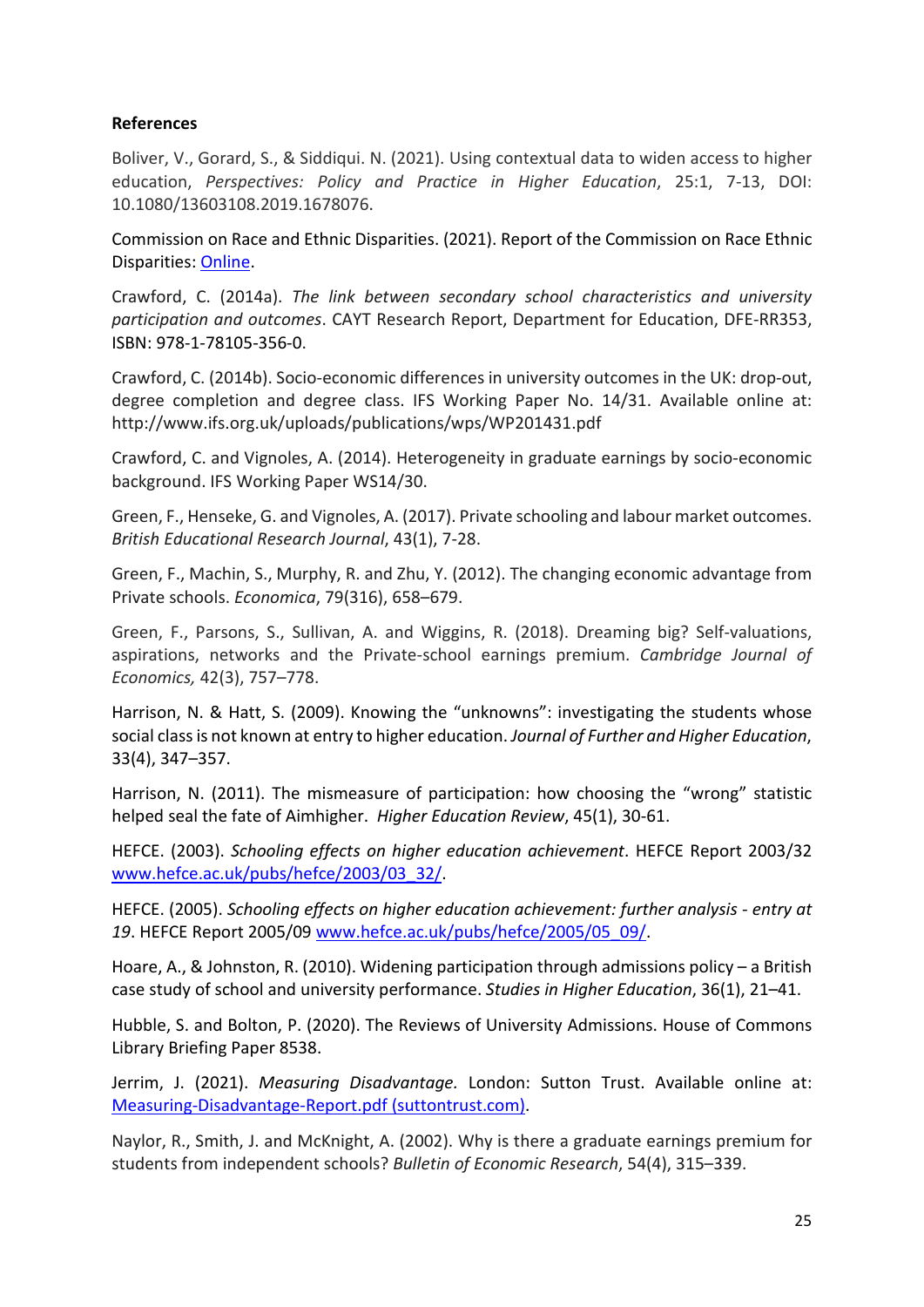Parkes, G. (2011). *Academic Performance of Undergraduate Students at Cambridge by School/ College Background*. Cambridge: University of Cambridge. Available online from http://www.admin.cam.ac.uk/offices/admissions/research/docs/school\_performan ce.pdf.

Reay, D., David, M. and Ball, S. (2001). Making a Difference? Institutional habituses and higher education choice, *Sociological Research Online*, 5(4).

[Rodeiro,](https://www.tandfonline.com/author/Vidal+Rodeiro%2C+Carmen) C.V. and [Zanini,](https://www.tandfonline.com/author/Zanini%2C+Nadir) N. (2015). The role of the A\* grade at A level as a predictor of university performance in the United Kingdom. *Oxford Review of Education*, 41(5), 647-670.

Schwartz Report. (2004). *Fair admissions to higher education: Recommendations for good practice*[. https://www.spa.ac.uk/resources/schwartzreport.](https://www.spa.ac.uk/resources/schwartzreport)

Singleton, A. D. (2010). The Geodemographics of Educational Progression and Their Implications for Widening Participation in Higher Education. *Environment and Planning A*, 42 (11), 2560–2580.

Smith, J. and Naylor, R. (2001). Determinants of degree performance in UK universities: a statistical analysis of the 1993 student cohort. *Oxford Bulletin of Economics and Statistics*, 63(1), 29-60.

Smith, J. and Naylor, R. (2005). Schooling effects on subsequent university performance: Evidence for the UK university population. *Economics of Education Review*, 24(5), 549-562.

Stanley, B., Pigott, V. and Harvey, V. (2019). *Higher Education Graduates in their Early Careers Graduation Cohorts: 2010 – 2017*. A Report by the Higher Education Authority.

Thiele, T., Singleton, A., Pope, D. & Stanistreet, D. (2015). Predicting students' academic performance based on school and socio-demographic characteristics. *Studies in Higher Education*, 27, 1-23.

Thiele, T., Singleton, A., Pope, D. & Stanistreet, D. (2016). The role of students' context in predicting academic performance at a medical school: A retrospective cohort study. *BMJ Open,* 6(3). Available online at[: http://bmjopen.bmj.com/content/6/3/e010169.abstract.](http://bmjopen.bmj.com/content/6/3/e010169.abstract)

Thomas, L. (2002). Student retention in higher education: the role of institutional habitus, *Journal of Education Policy*, 17:4, 423-442.

UUK-NUS (Universities UK and National Union of Students). (2019). *Black, Asian and minority ethnic student attainment: Closing the Gap*.

[https://www.universitiesuk.ac.uk/sites/default/files/field/downloads/2021-07/bame](https://www.universitiesuk.ac.uk/sites/default/files/field/downloads/2021-07/bame-student-attainment.pdf)[student-attainment.pdf.](https://www.universitiesuk.ac.uk/sites/default/files/field/downloads/2021-07/bame-student-attainment.pdf)